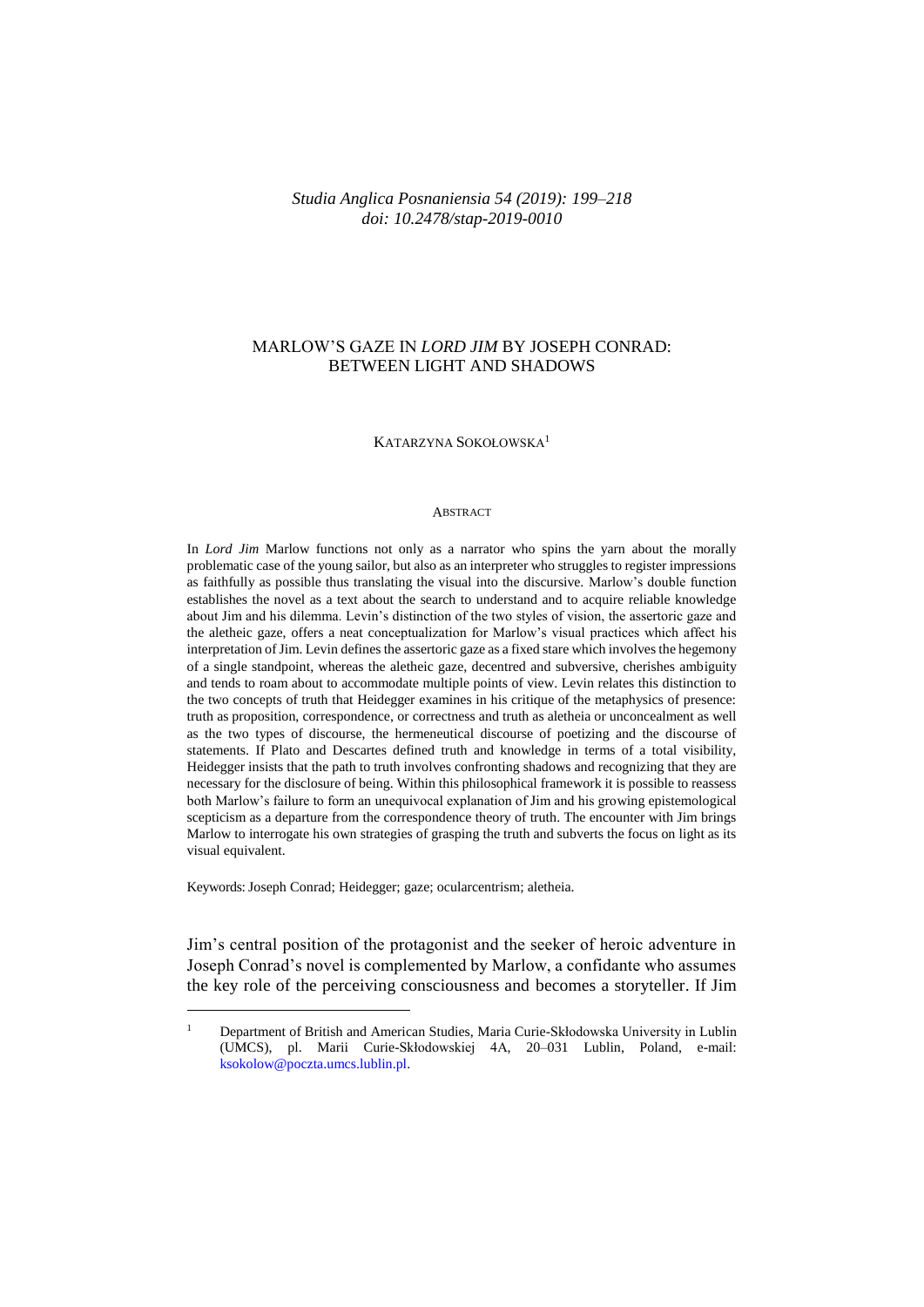makes misguided decisions that propel the plot and bring into relief the major moral questions of the novel, Marlow's commentary transforms the simple account of the flight in the face of danger into a multi-layered, ambiguous tale but also a meditation on what it means to understand oneself and how the mind constructs and dismantles interpretations that are aimed at reaching or merely approximating the truth. Thus, Conrad conveys Marlow's yarn as a particularly complex and sophisticated configuration of perspectives which disrupts the linear narrative structure and replaces it with a more web-like texture. Marlow, whose narrative function has been elucidated in numerous critical insights,<sup>2</sup> pools the opinions of numerous witnesses and in this way constructs an almost uninterpretable mosaic of mutually exclusive utterances. Yet, he is not only a narrator struggling to articulate his judgements in an unequivocal way, but also an attentive observer; he sees and then recounts what and how he has seen. By the same token, Marlow's sight becomes entangled with the process of

<sup>2</sup> In the numerous interpretations of Marlow's function in *Lord Jim,* critics seek to account for the complexities of Marlow's position both as a narrator and an interpreter within the narrative, e.g., Moser who established the practice of defining Marlow in terms of his dual function, Lothe [\(1991:](#page-19-0) 135, 135–136, 146–147, 167), or Wake [\(2007:](#page-19-1) 7). Moser came up with the definition of Marlow as a perceptive hero who focuses on self-analysis in contrast to Jim, a simple hero (Moser [1957:](#page-19-2) 15–16). In the critical reception more often than not Marlow's persona is viewed as a modernist device introducing the plurality of perspectives which complicate the solution to ethical dilemmas and turn Jim's case into an epistemological riddle. Most critics draw attention to the significance of such a reflective consciousness that reads complex motivations into the simple character of a young seaman, e.g., Guerard identifies Marlow's crucial role in constructing Jim as the embodiment of the modern, problematic man who struggles to come to terms with his divided self (Guerard [1962:](#page-19-3) 141). Thus, Marlow's narrative bringing together a variety of contradictory perspectives enhances Jim's inscrutability and conveys his status of an ambivalent character who resists the readers' interpretive effort (Armstrong [1987:](#page-18-0) 129, 133–134). Moreover, Marlow's commentary gives priority to epistemological processes, prevents formulating any ultimate definition of Jim that would dissipate all the ambiguities and contradictions intrinsic to his portrayal and contributes to the open-endedness of the novel (Faris [1989:](#page-18-1) 315; Greaney [2004:](#page-19-4) 83; Lothe [1991:](#page-19-0) 170). Schwarz argues that Conrad used Marlow to address the gnawing uncertainty that was fuelled by epistemological scepticism (Schwarz [1980:](#page-19-5) xiv). Other critics prefer to view Marlow as a guarantee of objectivity, e.g., Daleski points out that Marlow's role is to trace the hidden causes determining Jim's failure on the *Patna* (Dalesk[i 1977:](#page-18-2) 78) and Berthoud shows how Marlow disrupts Jim's self-absorption and counters his temptation to condone himself (Berthoud [1978:](#page-18-3) 79). Marlow's narrative role is also defined in terms of the Bakhtinian dialogic/monologic opposition. Wollaeger recognizes that Marlow's presence is crucial for dispersing the monologic mode of *Lord Jim* (Wollaeger [1990:](#page-19-6) 120). Hannah further refines the argument, pointing out that Marlow's style of narrating involves his audience in a dialogue, whereas Jim prefers the monologic mode and seeks to impose interpretive dominance in his interaction with Marlow (Hanna[h 2008:](#page-19-7) 41, 44). Examining the biographical contexts, critics note that Marlow represents Conrad's construction of Englishness which relies on identifying himself with the ideal of an English gentleman. See among others Gurko [\(1962:](#page-19-8) 114); Najder [\(1984:](#page-19-9) 231); Acheraïou [\(2009:](#page-18-4) 57, 136–137).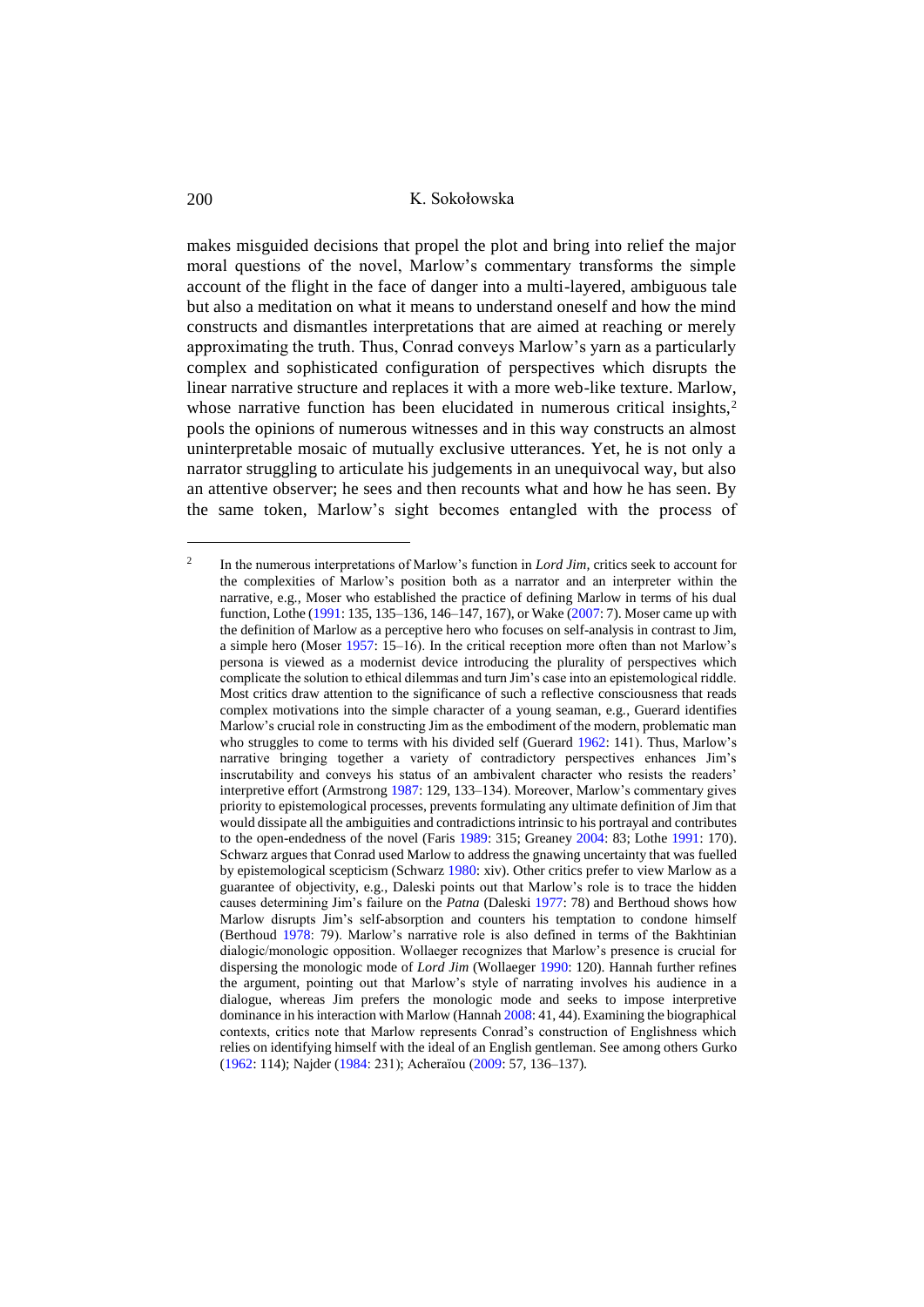interpretation and never offers the overarching vision. In *Lord Jim* the visual metaphor for this absence of closure relies on destabilizing the oppositions of light and shadow, surface and depth.

The study of Marlow's visual style demands a theoretical framework to justify its link with his epistemological search to establish the truth about the young seaman. The principal framework that accounts for the use of visual perception in Conrad's texts is provided by impressionism<sup>3</sup> which revives inquiries about the schism of the subjective and the objective. The dominance of the subjective component in impressionism raises a number of crucial philosophical questions, for instance whether impressions alone can yield reliable knowledge, whether it is possible to overcome epistemological uncertainty<sup>4</sup> or how to conceptualize the relationship between the mind and reality. In his recent study of Conrad's impressionism, Peters not only draws attention to the importance of visual perception but also relates his interpretation of the issue to the larger philosophical debate on how to understand the way consciousness receives sense data (Peters 2004: 16). Moreover, as Peters argues, impressionism resolves the dilemma central to modern philosophy since Descartes, i.e., the disjunction of the mind and body or *res cogitans* and *res extensa* which evolves into the subject/object duality and cancels the gap between the two by showing how they interact and influence each other (Peters [2004:](#page-19-10) 18). While Hay points out that Conrad, similarly to Henry James, looked askance at impressionism<sup>5</sup> for privileging the sparkling effects of the surface over the "depth 'analysis'" and for dismissing "hidden human 'mysteries'" (Hay [1976:](#page-19-11) 54), Peters objects to confining

<sup>&</sup>lt;sup>3</sup> The use of the impressionistic method accounts for the significant role of sight and visual perception in Conrad's texts (Acheraïo[u 2009:](#page-18-4) 80).

<sup>&</sup>lt;sup>4</sup> Epistemological uncertainty that permeates Marlow's narration is expressed through his inability to penetrate the mystery that Jim poses and to come up with an unequivocal exegesis as well as through his tendency to postpone or altogether withhold a definitive opinion on Jim till the very end of his narrative. See among others Daleski [\(1977:](#page-18-2) 77); Berthoud [\(1978:](#page-18-3) 92– 93, 129); Armstrong [\(1987:](#page-18-0) 121, 133). In order to address Marlow's epistemological doubts Acheraïou applies the hermeneutic notion of endless interpretation (Acheraïou [2009:](#page-18-4) 119).

 $\frac{5}{10}$  The question whether Conrad could be legitimately labelled as an impressionist divided even those who, like Garnett and Ford Madox Ford, befriended him and were closely acquainted with his literary output. If Garnett objected to Conrad's affinity with impressionism (Watt [1980:](#page-19-12) 173), Ford, Conrad's literary collaborator, in his essay of 1913 "On impressionism", aligned Conrad and himself as well as Flaubert and Maupassant with the movement which he defined as "giving 'the fruits of his own observations alone'" (Watt [1980:](#page-19-12) 172). Conrad himself was suspicious of theoretical explanations reducing phenomena to abstractions. He insisted that "Theory is a cold and lying tombstone of departed truth. (For truth is no more immortal than any other delusion.)" (*The Collected Letters*, 205) and "Formulas and theories are dead things …" (*The Collected Letters*, 421). On these grounds Conrad objected to simplifying his aesthetic beliefs as impressionism. See Watt [\(1980:](#page-19-12) 179).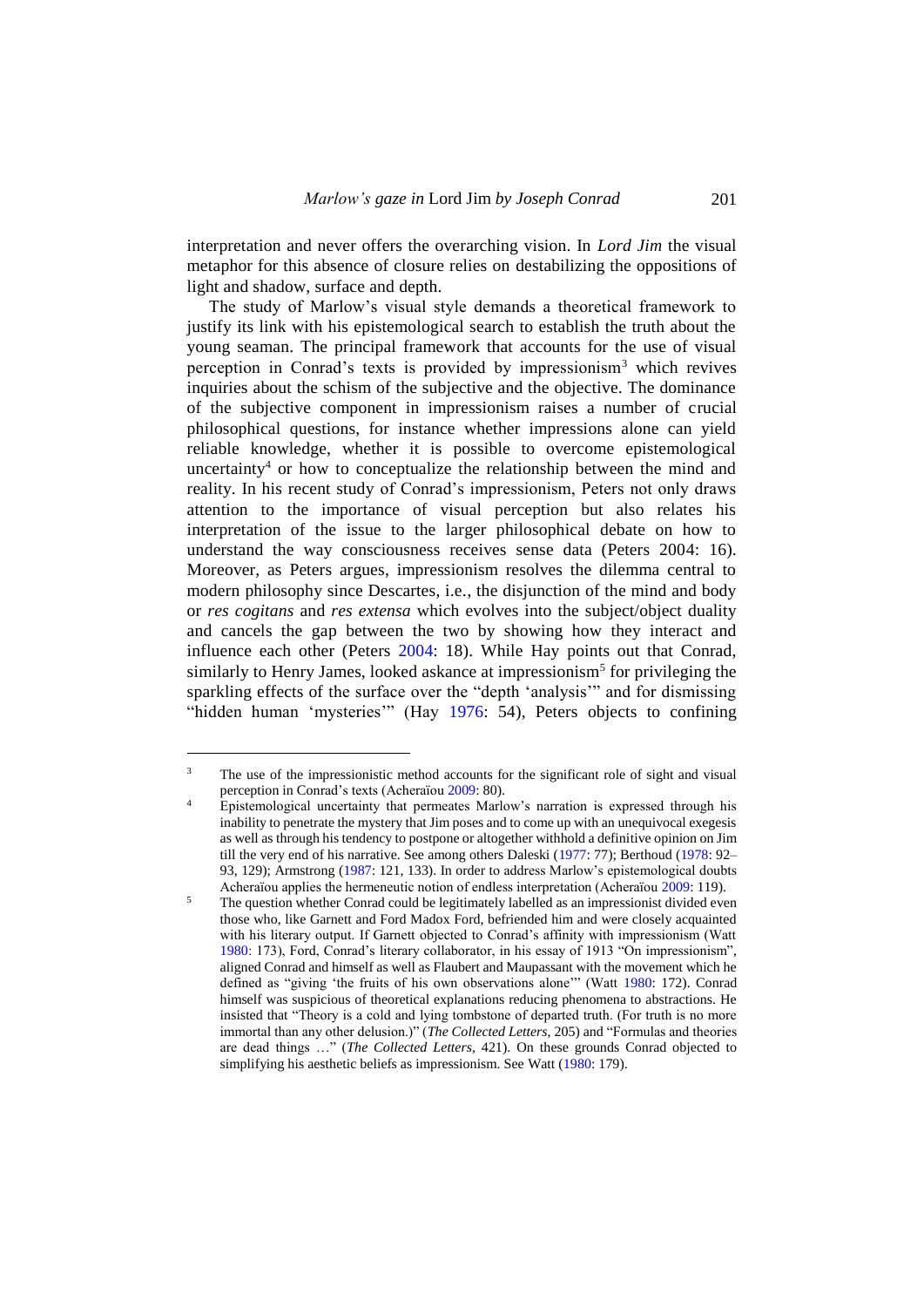Conrad's impressionism to a focus on the surface and insists on broadening its definition to include the strategies of exploring depth (Peters [2004:](#page-19-10) 33).<sup>6</sup>

This tension between fascination with the phenomenal surface and the allure of the essential is exemplified in the "Preface" to *The Nigger of the "Narcissus"* where Conrad explicitly states that he does not want to reduce his art to registering a variety of multiple details which make up an impressionistic patchwork of the phenomenal. Impressionism correlates with the artist's insistence on grasping sensations and articulating his aesthetic commitment in terms which give priority to the visual: "My task … is, by the power of the written word to make you hear, to make you feel – it is, before all, to make you *see*" (*The Nigger of the "Narcissus"*, x). Characteristically, in his aesthetic credo that he expounded in the "Preface", Conrad creates an opposition between sensitivity to the visual (but also to the audible), typical of impressionism, and the aspiration to reveal the truth behind the flux of sensations. The "forms, … colours, … light, … shadows" of "the visible universe" are a path to discovering "what is enduring and essential", i.e., "the very truth of their existence" (*The Nigger of the "Narcissus"*, vii). Conrad encapsulates the aims of art in the formula: "The task … is to hold up … the rescued fragment before all eyes … and through its movement, its form, and its colour, reveal the substance of its truth – disclose its inspiring secret …" (*The Nigger of the "Narcissus"*, x). The rhetoric of revelation pivots on the dichotomy of surface and depth that manifests itself as the opposition between "enigmatical spectacle" or "the visible world" and a "glimpse of truth" (*The Nigger of the "Narcissus"*, vii, x). Conrad, more often than not, invokes this dichotomy of mutable appearances and immutable essence in order to frame his aesthetic purpose of conveying truth in a work of art as it is articulated in the "Preface".<sup>7</sup> Trying to probe the truth about Jim, Marlow applies ocular strategies which are implicated in undoing the surface/depth dichotomy and point to his growing interpretive uncertainty. The way Marlow practises the gaze and translates his visual perception into the discourse articulating his search after the truth, might be elucidated with a reference to David Michael Levin's reinterpretation of the ocularcentric tradition with its insistence on the conjunction between sight, knowledge, and illumination. Levin analyses how Heidegger's critical assessment of Plato's approach to truth and knowledge

<sup>6</sup> Watts questions the use of the term "impressionistic" to define Conrad's narrative techniques and opts for "absurdist" which explicitly communicates their function of evoking the sense of paradox (Watts [1993:](#page-19-13) 114).

<sup>7</sup> Referring to Conrad's "aesthetics of vision" Wollaeger articulates the writer's dilemma in the "Preface" to *The Nigger of the "Narcissus"* as a difficulty of correlating truth and fidelity to visual impressions (Wollaeger [1990:](#page-19-6) 81). Also see Hay, who claims that in the "Preface" Conrad finds the use of the impressionistic techniques that privilege the surface effects insufficient to convey truth (Hay [1976:](#page-19-11) 58–59, 63).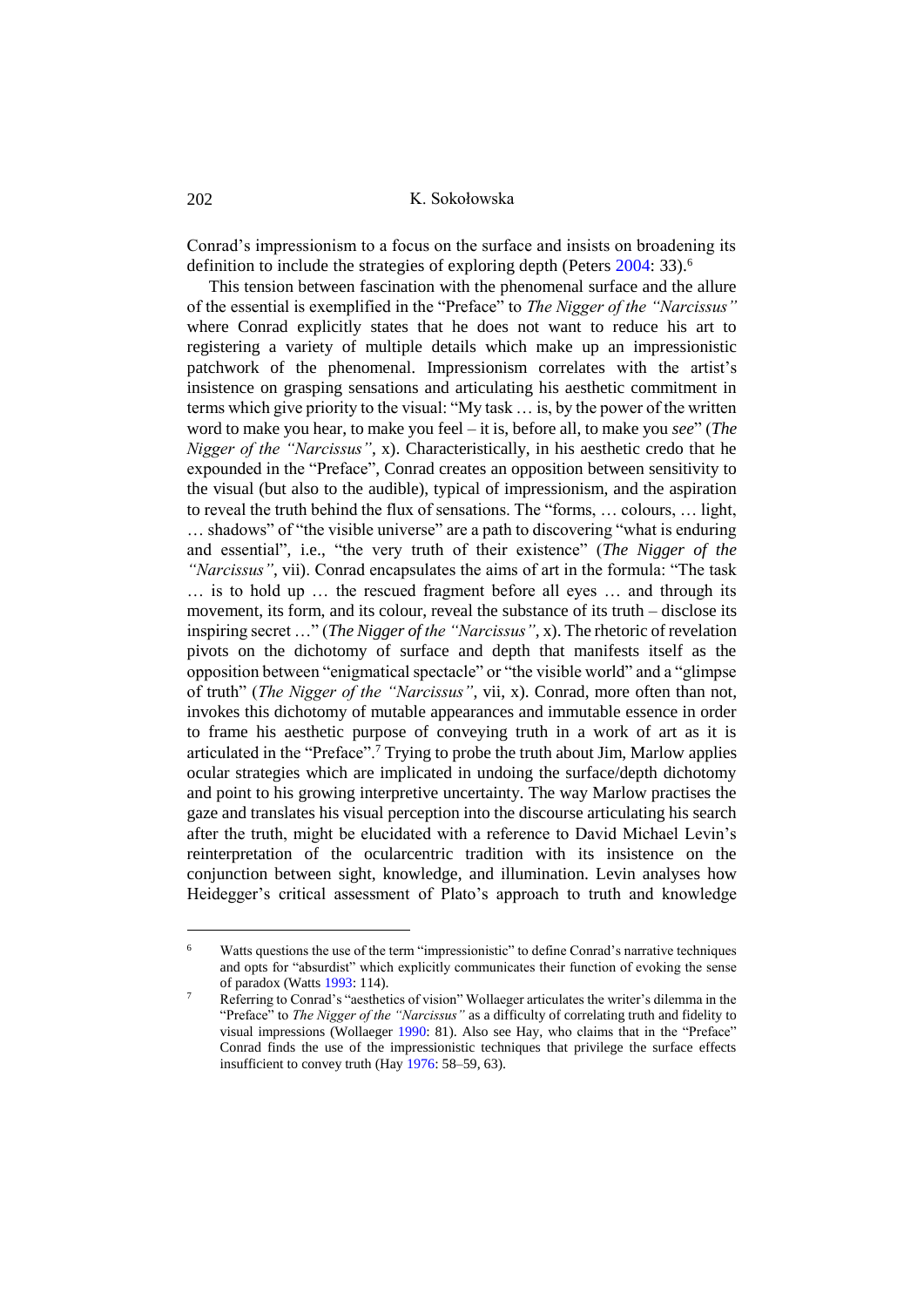involves interrogating the function of visual metaphors which rely on the strict distinction between light and shadows. Plato, founder of the Western ocularcentric tradition, was the first to apply visual terms in order to define abstract concepts, identifying knowledge or *episteme* with pure light and unreliable opinion or *doxa* with shadow. Accordingly, he locates truth in the realm of rational apprehension as distinct from the ontologically inferior, transient world of the senses (Levin [1988:](#page-19-14) 426; Jay [1994:](#page-19-15) 26–27). If Plato and Descartes defined truth and knowledge as "a total visibility" (Levin [1988:](#page-19-14) 426) which excludes any taint of the dark, Levin argues that Heidegger's philosophical project of rescuing being from the reductive metaphysical interpretations entails re-evaluating the crucial role of shadows. This new perceptual and epistemological agenda accounts for the tendency to "heighten, extend and enrich the field of visibility" and "supplement the levels of illumination, multiply its facets, intensify its presence" (Levin [1988:](#page-19-14) 428).

The longing after a total visibility and shadowlessness fosters the style of vision which promotes the modern subject/object dichotomy. Levin distinguishes contradictory ocular strategies, the assertoric gaze and the aletheic gaze, which are defined by the degree of sensitivity to the interplay of light and dark and by their potency to deny or afford significance to shadows. He derives this distinction from the two concepts of truth that Heidegger examines in his critique of the metaphysics of presence: truth as a proposition or correctness and truth as *aletheia* or unconcealment. Heidegger raises objections against the correspondence theory of truth, arguing that it invokes representation as a model for the subject's engagement with objective reality. Furthermore, by legitimizing the duality of subject and object, truth as correctness demands a precise definition of what stands in front of the subject and, accordingly, it structures their relation as an aggressive confrontation or opposition. However, a construal of reality as a state of affairs caught in a stasis subverts *aletheia*, interferes with unconcealing *Dasein*, and suppresses the plurality of perspectives which constitute the body of knowledge. Hence, the correspondence theory of truth, incompatible with the hermeneutical discourse of poetizing, necessitates the assertive discourse of propositions which crystallizes truth in an immutable representation and in a single dominant point of view (Levin [1988:](#page-19-14) 426, 432–433, 435–436). Levin relates this Platonic concept of shadow-free knowledge to the discourse of statements and assertions which imposes univocity and cancels "shades of meaning, … polyphonic or symphonic subversiveness, … ungraspable richness and dimensionality" (Levin [1988:](#page-19-14) 435). Eliminating visual excess and ambiguity, such a discourse invokes the category of certainty to measure the correctness of knowledge, fosters the will to mastery, and encourages the closure of meaning (Levin [1988:](#page-19-14) 436). Levin identifies the assertoric gaze with a fixed gaze or a stare which legitimizes the hegemony of a single standpoint and cancels the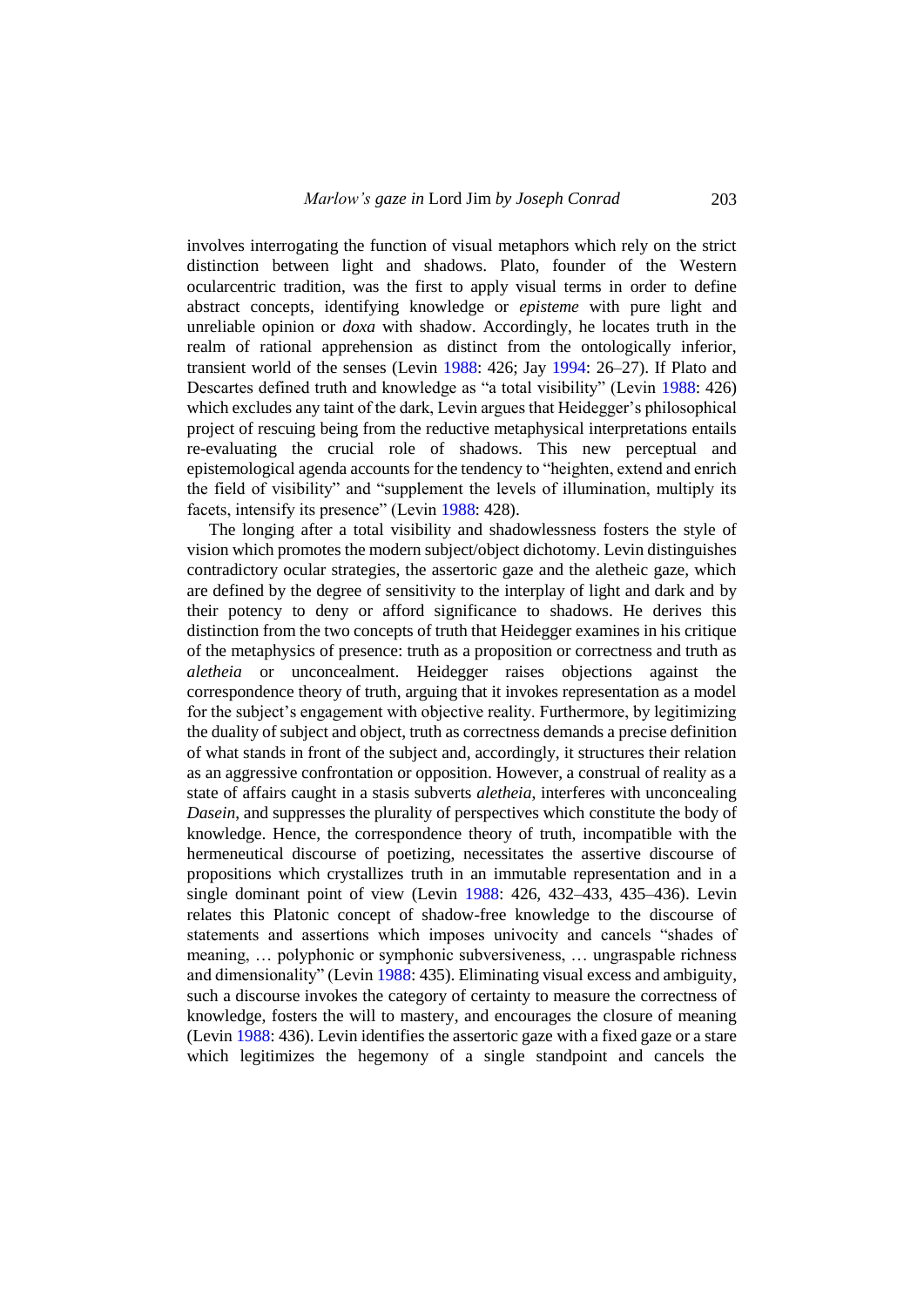multiplicity of perspectives; it also erases the shadowy facets of the perceptible universe in order to ensure total visibility. The assertoric gaze is contingent on the subject/object duality which takes the form of the opposition between the observer and the external reality. Thus, it engages with the world by manifesting both the desire to control and a dogmatic bias which render it compatible with the discourse of assertions and with truth as correctness. Unlike the assertoric gaze, the aletheic gaze, inspired by the hermeneutical theory of truth, is "open to the subversions in the play of shadows and reflections", "delights in ambiguities", and cultivates "an awareness of contextuality" which enhances its appreciation of multiple points of view (Levin [1988:](#page-19-14) 432, 440).

In his narrative, Marlow includes references to the way he looked at Jim during their first encounter. Eager to arrive at an unequivocal truth about the young man, he resorts to the assertoric gaze which construes a stable determinate reality and provides the empirical basis for pronouncing an adequate judgement. Along the lines of the ocularcentric tradition Marlow inscribes his portrayal of Jim within the long-standing network of symbolic associations equating light with truth, knowledge, and the realm of immutable ideals. Since the moment they meet, Marlow concentrates on the attributes that establish Jim as an exemplary seaman (Berthoud [1978:](#page-18-3) 80), unable to transgress the rules of the marine code: "The young chap, making no movement, not even stirring his head, just stared into the sunshine. This was my first view of Jim. … There he stood, clean-limbed, clean-faced, firm on his feet, as promising a boy as the sun ever shone on …" (*Lord Jim*, 40). Marlow ascribes to Jim the gaze which is directed straight into the sun and thereby testifies to his idealistic aspirations, not unlike his appearance which reflects the fusion of purity, stasis, light, and truth. By hinting at his ability to stand firm, Marlow invokes the symbolism of the vertical which upholds Jim's affiliation with the ideal.

Pondering on the reasons why Jim failed the test of courage and responsibility on the *Patna*, Marlow conflates the ocular metaphor of "a discriminating eye" with the rhetoric which invokes the dichotomy of appearance and essence, the visible yet deceptive surface and the hidden foundation:<sup>8</sup> "My weakness consists in not having a discriminating eye for the incidental – for the externals – no eye for the hod of the rag-picker or the fine linen of the next man. … I never could get up any enthusiasm about these things" (*Lord Jim*, 94). Marlow's confession exemplifies his assumption that to know means to pinpoint the essential and to discard the contingent. In order to apply this procedure of finding the truth and to avoid being misled by the contingent qualities, it is necessary to establish as precise definitions as possible. The necessity to overlook the externals is

<sup>8</sup> Jameson recognizes this dichotomy as one of the crucial components of the metaphysically oriented depth model (Jameson [1991:](#page-19-16) 12).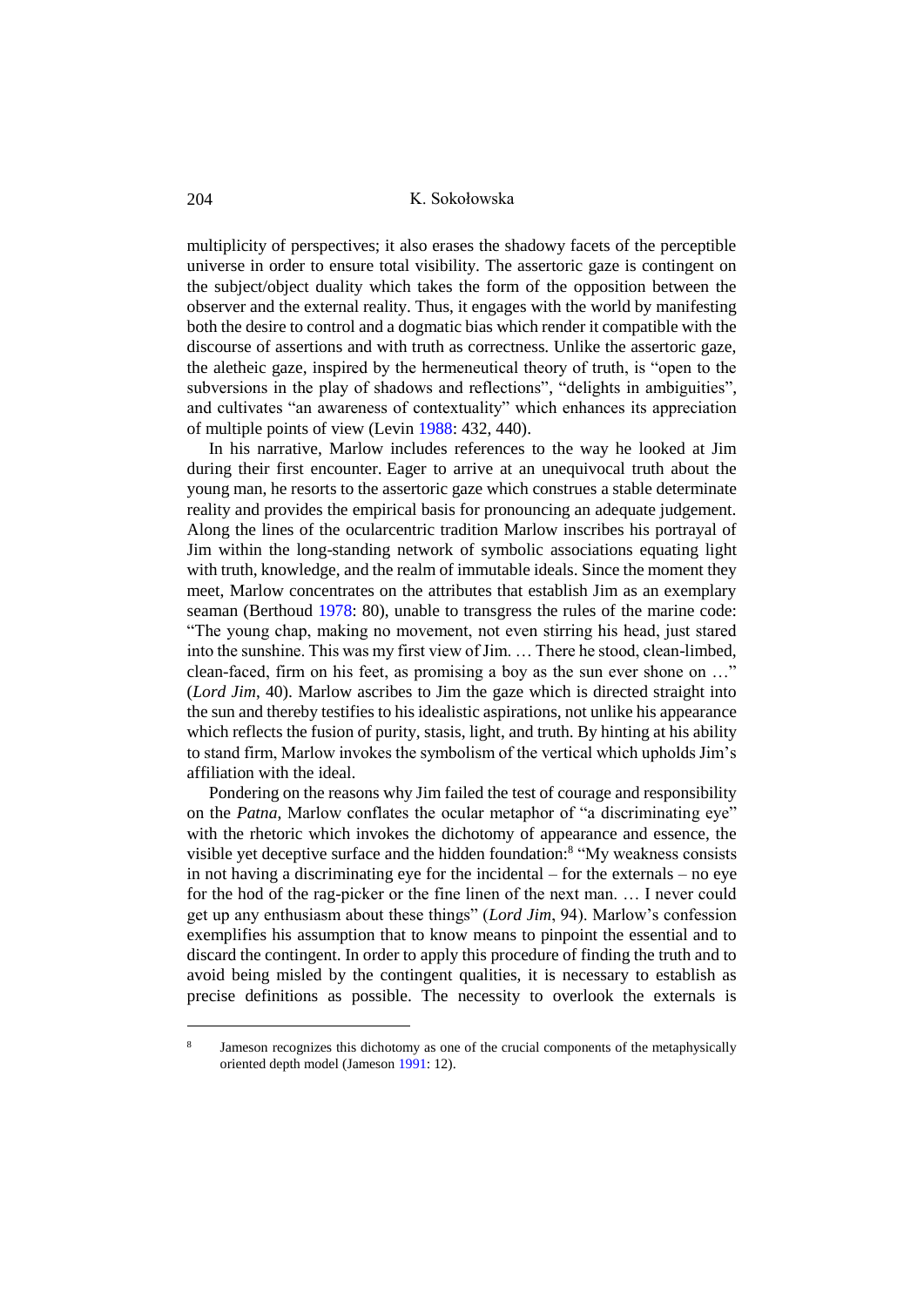emphasized by the choice of the objects which represent the trivial and inessential aspects of reality, "the hod of the rag-picker" and "the fine linen." A similar ocular strategy reoccurs when Marlow consults Stein about the solutions to Jim's quandary: "My eyes followed [Stein's] movements, but what I did see was not the head of the firm, the welcome guest at afternoon receptions, the correspondent of learned societies, the entertainer of stray naturalists; I saw only the reality of his destiny, ... that life ... rich in generous enthusiasms, in friendship, love, war – in all the exalted elements of romance" (*Lord Jim*, 217). Again Marlow juxtaposes the gaze that merely brushes the surface and relishes in "the externals" of Stein's career, i.e., his status and reputation, against the gaze that penetrates to the core and reveals what he recognizes as essence behind appearances, i.e., conformity with the pattern of romance.

However, the distinction of the external and the incidental which recurs in Marlow's juxtaposition of soundness and integrity against "false pretences" cannot be sustained: "looking at him … I was as angry as though I had detected him trying to get something out of me by false pretences. He had no business to look so sound" (*Lord Jim*, 40). Marlow's shock over being duped by Jim's innocent appearance parallels his anxiety over the misleading nature of sight that manifests itself in "a single glance" and unsatisfactory knowledge it provides: "I would have trusted the deck to that youngster on the strength of a single glance, and gone to sleep with both eyes – and, by Jove! it wouldn't have been safe" (*Lord Jim*, 45). The metaphors which follow this declaration identify Jim's impeccable looks with "a new sovereign" while "some infernal alloy in his metal" (*Lord Jim*, 45) becomes a metaphorical equivalent of his inner truth which signals moral deficiency bearing a camouflage of outer flawlessness. What outrages Marlow and elicits his condemnation framed in a forceful rhetoric of an exclamation, "There are depths of horror in that thought" (*Lord Jim*, 45), is a disjunction of sight and knowledge that prevents the eye from penetrating beneath the surface and frustrates his aspiration to reach the essence. Thus, the failure to unveil Jim's inherent weakness undermines Marlow's initial investment with the ocularcentric discourse by enhancing his disillusionment with apparently reliable sight.

The encounters with the French lieutenant and with Stein illustrate how Marlow, more and more inclined to accept the tentative nature of his interpretations, comes to relinquish the style of vision which relies on the need to grasp the essence of things and to convert Being into representation. Confronted with a variety of contradictory opinions and struggling to apprehend Jim's ambivalence, Marlow pursues a new style of vision which parallels the nonassertive mode of articulating his insights and reflects the awareness that the concept of truth as correctness is futile in his attempts to understand Jim. This change of visual style which affects his interpretive strategy is adumbrated by the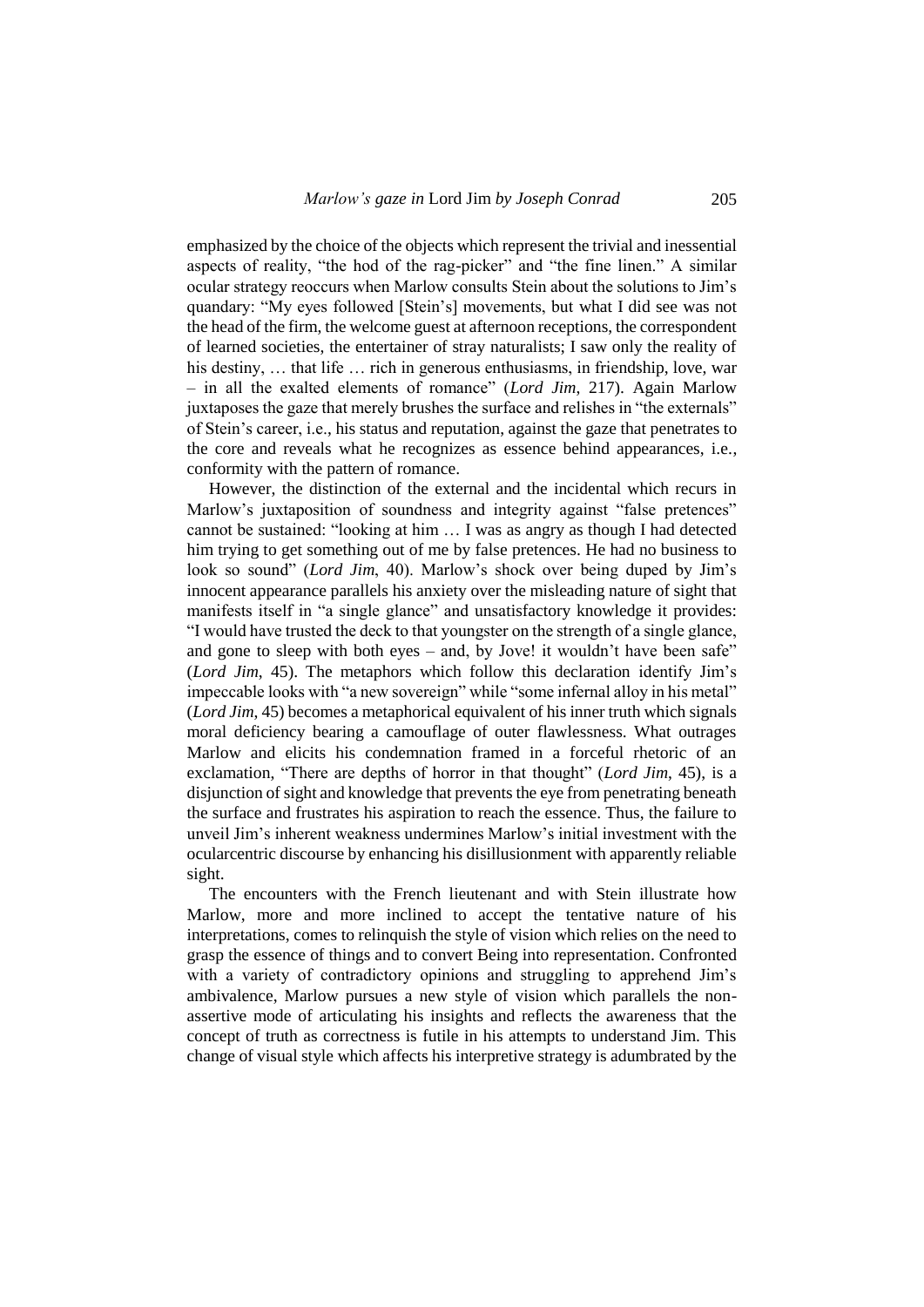scene in which Marlow consults the French lieutenant about Jim.<sup>9</sup> What endears Marlow to the lieutenant is his predictability and stability that ensure his compliance with the pre-established model of an exemplary seaman: "one of those steady, reliable men who are the raw material of great reputations …" (*Lord Jim*, 143). He believes that the lieutenant, a man of strict principles who embodies duty and high professional ethos, is more likely to withhold subjective opinions and thus clings to facts instead of speculating. Marlow seeks an assertion of truth in the lieutenant's assessment of Jim but, eventually, he finds the seaman's assertive mode of making statements annoying and sterile. Initially, it is his ability to grasp the meaning and to make it unequivocal that captivates Marlow. The lieutenant seems the first and the only one to disclose the truth about Jim's failure of courage. His precision of statement encourages Marlow to dismiss other opinions as biased or inaccurate, to recognize the lieutenant as the most trustworthy authority on the matter, and to accept his judgement as an ultimate and unchallenged revelation. Listening to the lieutenant's laconic words, Marlow discerns the line of thinking that involves the interdependence of truth and rationality:

'*S'est enfui avec les autres*,' had said the lieutenant. And suddenly I began to admire the discrimination of the man. He had made out the point at once: he did get hold of the only thing I cared about. … His imperturbable and mature calmness was that of an expert in possession of the facts, and to whom one's perplexities are mere child's-play. … He elucidated his meaning and sipped his drink.

(*Lord Jim*, 145–146)

The lieutenant's contemplative mode of being, his "imperturbable and mature calmness", invites systematic thinking, careful defining, and making distinctions which are indispensable for passing a verdict rather than a subjective opinion. The etymology of the word "elucidated" suggests that the categories central to Marlow's discourse are embedded within the metaphysical framework that relies on the rhetoric of truth as light, knowledge as a revelation, and total visibility as the suppression of shadow, a visual correlate of doubt: "I was confronted by two narrow grey circlets, like two tiny steel rings around the profound blackness of the pupils. The sharp glance, coming from that massive body, gave a notion of extreme efficiency, like a razor-edge on a battle-axe" (*Lord Jim*, 148). The

<sup>&</sup>lt;sup>9</sup> Critics debate how the French lieutenant's perspective contributes to Marlow's understanding of Jim. Generally, they either endorse his reliable judgement of a competent and honourable seaman or object to his inflexible and dogmatic approach. Guerard draws attention to the complimentary terms employed in the presentation of the lieutenant and argues that his unblemished reputation makes his verdict all the more valid and reliable (Guerard [1962:](#page-19-3) 157). In contrast, Cox dismisses the idea that Conrad singles the lieutenant out as an example claiming that his unimaginative "dullness" subverts the validity of his opinions (Co[x 1974:](#page-18-5) 36).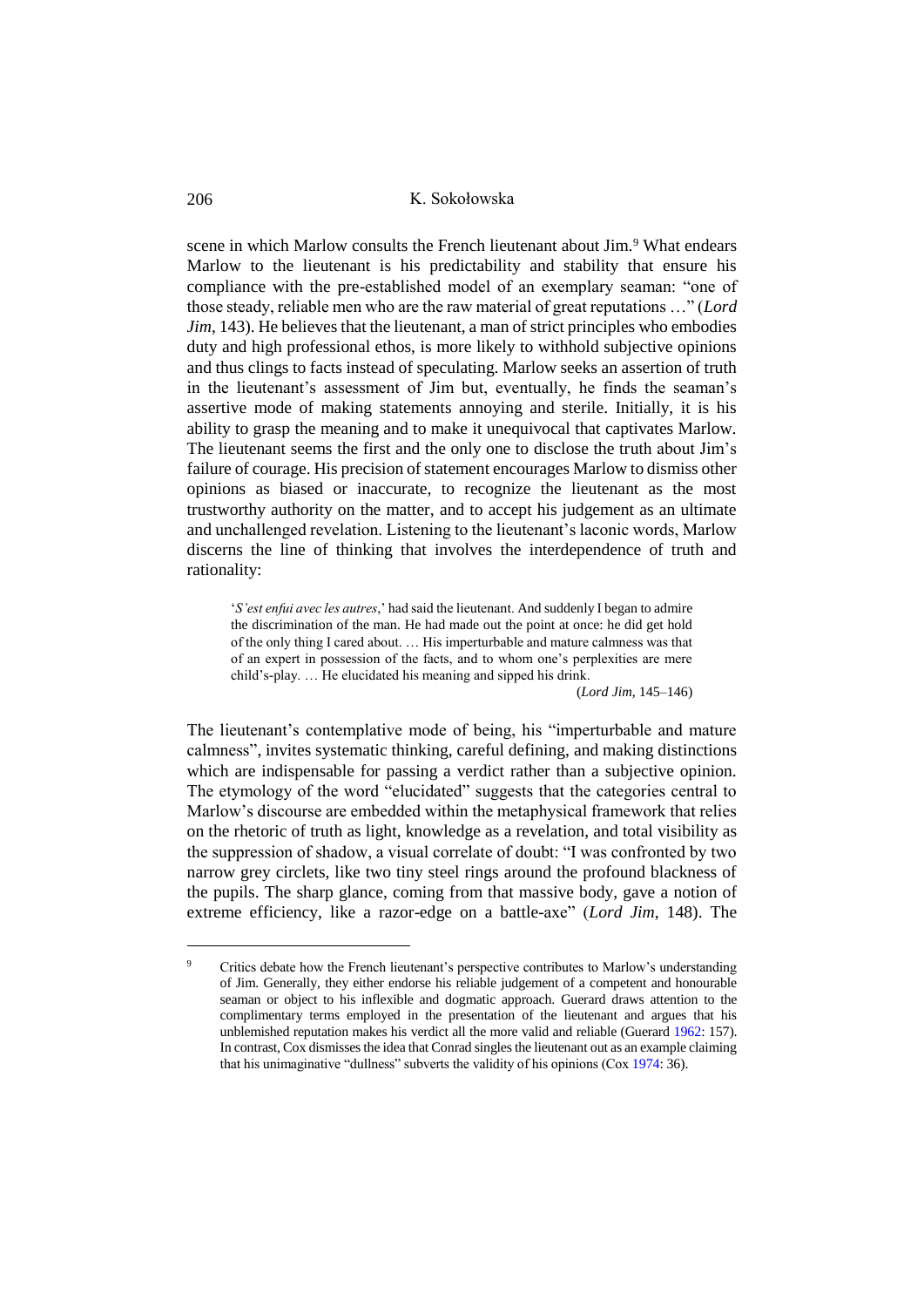lieutenant's assertoric gaze which conveys an insistence on the truth as correctness is here rendered through the ocular metaphor of the "sharp glance" whose precision and perceptive power parallels intellectual acuity in the ocularcentric tradition. "[T]wo tiny steel rings" suggest that his mode of looking is centrifugal, prevents any dissipation of the mind or sight, and tends to impose self-discipline that guarantees his conformity with the socially preferable monolithic ideal. This style of vision promotes the belief that moral weakness could be prevented by the supervisory "eye of others" (*Lord Jim*, 147). It is also analogous to the interpretive strategies of the lieutenant who judges Jim by measuring his surprising, incoherent reactions against the absolutist concept of honour. Yet, eventually Marlow rejects the lieutenant's assertion of truth (Wollaeger [1990:](#page-19-6) 89–90) which has an impoverishing, immobilizing, and simplifying impact on the plural, complex and fluid reality: "Hang the fellow! he had pricked the bubble. The blight of futility that lies in wait for men's speeches had fallen upon our conversation, and made it a thing of empty sounds" (*Lord Jim*, 148). The connotations evoked by the phrases "empty sounds" and "[t]he blight of futility" relate truth to language which does not communicate existential experience since it is affected by the disjunction between a signifier and a signified. Thus, the rhetoric of Marlow's discourse suggests that the assertion of truth usurps power over being and petrifies it into representation, which prevents the stance of openness and derails the project of revealing *Dasein* in the plurality of perspectives. Creating the tighter network of connotations, the "blight of futility" echoes in Marlow's declaration of sympathy for the misguided conduct of Jim, a fellow seaman and "one of us," and in his association of truth with sterility which reinforces his doubts about moral absolutism: "I had no intention, for the sake of barren truth, to rob him of the smallest particle of any saving grace that would come in his way. I didn't know how much of it he believed himself" (*Lord Jim*, 80). Marlow, even though frustrated with Jim's failure to comply with the values that he cherishes, shows enough openness to redefine his search for the truth which seems destructive since it results in sacrificing being to an abstract model.

Jim disappoints Marlow because he defies his attempts to view him as a fixed object of knowledge whose correspondence with a pre-established ideal can be easily verified. Marlow grows uneasy and embittered when Jim resists Marlow's assertoric gaze and forces him to abandon the certainty it offers. Struggling to understand the young seaman, Marlow renounces the gaze which isolates distinct forms and traces the stable core behind shifting appearances. While listening to Jim's confession Marlow contemplates him with an aletheic gaze which is defined as "decentred, drawn into the invisible" and tends to "wander, to come under the spell of shadows and reflections" (Levin [1988:](#page-19-14) 438). Marlow, unable to pinpoint Jim in a definitive image, directs his gaze at the stars "whose distant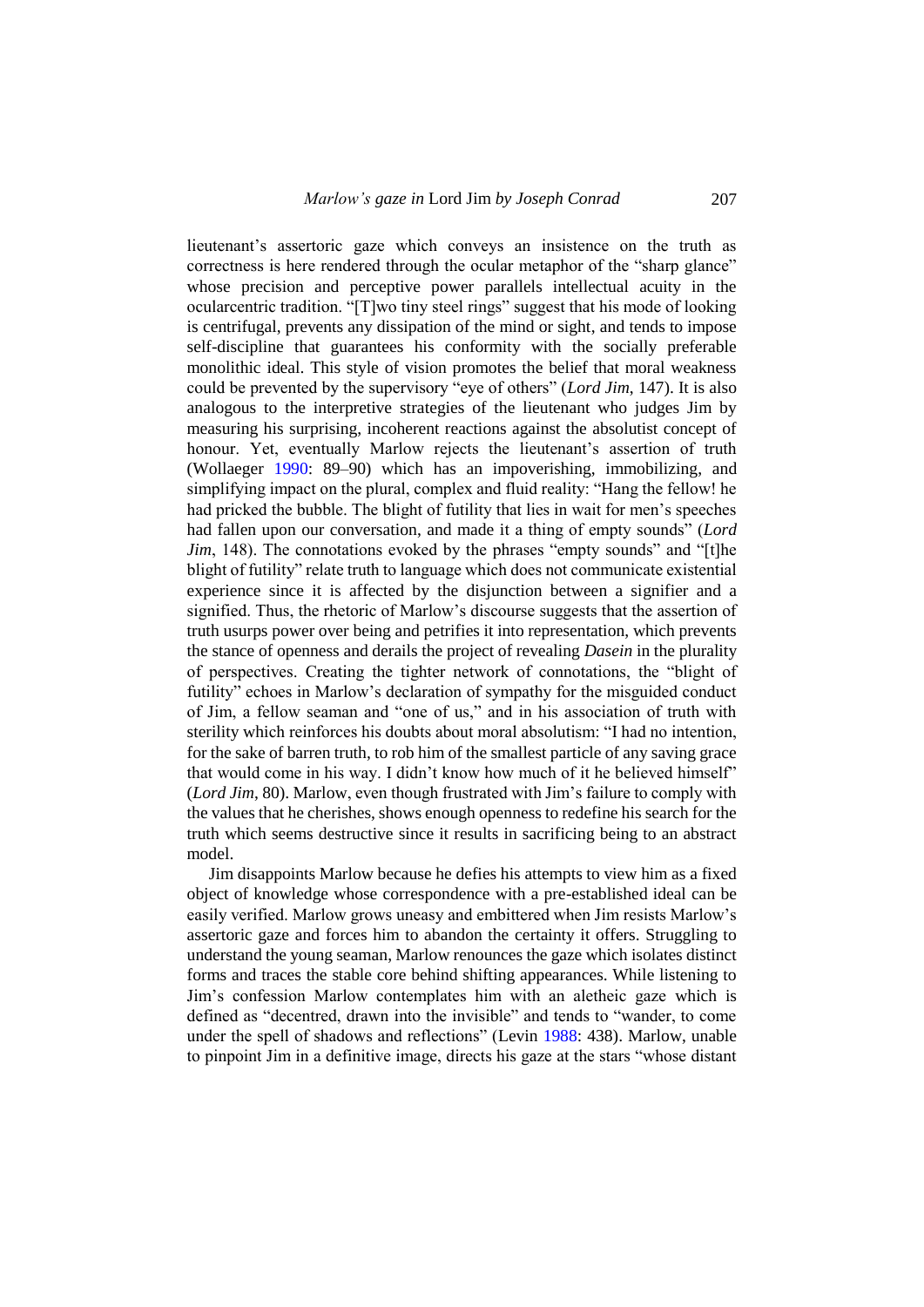glitter disposed in retreating planes lured the eye into the depths of a greater darkness …" (*Lord Jim*, 128). The decentring power of his gaze turns the apparently flat surface of the nocturnal darkness behind Jim's back into a multilayered labyrinthine construction of innumerable "planes" demarcated by the ever receding starlight configurations which prevent the eye from focusing on the foreground of the scene. The eye, fascinated with the absence of boundaries restraining its free movement, abhors stasis and relishes roaming deeper into space to confront growing darkness which renders things invisible and thereby subverts the control that the assertoric gaze tends to exert. Instead of approaching reality as an immutable picture, Marlow allows his gaze to rove about and become lost in adumbrations. Inevitably this style of vision reflects the disavowal of Descartes' methodological directive to apply the principle of clarity and distinctness in order to verify that knowledge is reliable.

Facing Jim's opacity, Marlow is unable to construe him as an object that is easy to perceive and comprehend. Unlike the assertoric gaze whose function is to provide a reliable representation, his gaze produces fragmentary visions. Hence, Marlow compares "[t]he views [Jim] let me have of himself" to "bits of vivid and vanishing detail" which, nevertheless, are not sufficient to construct a coherent and complete representation, "giving no connected idea of the general aspect of a country" (*Lord Jim*, 76). In those moments of the confrontation with Jim, Marlow's way of looking amounts to the mode of perception that shatters a picture into fragments and thwarts the promise of a single totalizing perspective bringing the scene under the subject's control. Unlike the assertoric gaze, Marlow's gaze is not directed straightforward at the object in order to separate it as a positum in front of the subject (Levin [1988:](#page-19-14) 208). The views of Jim caught "through the open door of my room" or "through a rent in the mist" (*Lord Jim*, 176, 128) exemplify Marlow's oblique style of vision. He fails to keep Jim tangible, repeatedly professing his inability to "see him clearly" or "distinctly", to "fix before my eye the image of his safety" (*Lord Jim*, 241, 339, 221, 176). Instead of "immobilis[ing] him under my eyes" (*Lord Jim*, 331), Marlow perceives the "young chap" as an evanescent picture. Hence, at the court inquiry, the moment of reading the sentence which marks the height of emotional and moral tension evokes Marlow's hesitant visual perception: "I looked for Jim hurriedly, as though I had expected him to disappear" (*Lord Jim*, 160). From the moment of meeting Jim, Marlow has to assimilate visual experience that undercuts the strategy of looking at reality as a repository of disconnected objects presenting themselves in their complete form before the eyes of the perceiver. He repeatedly comments that even an intense gaze produces blurred, hazy, visually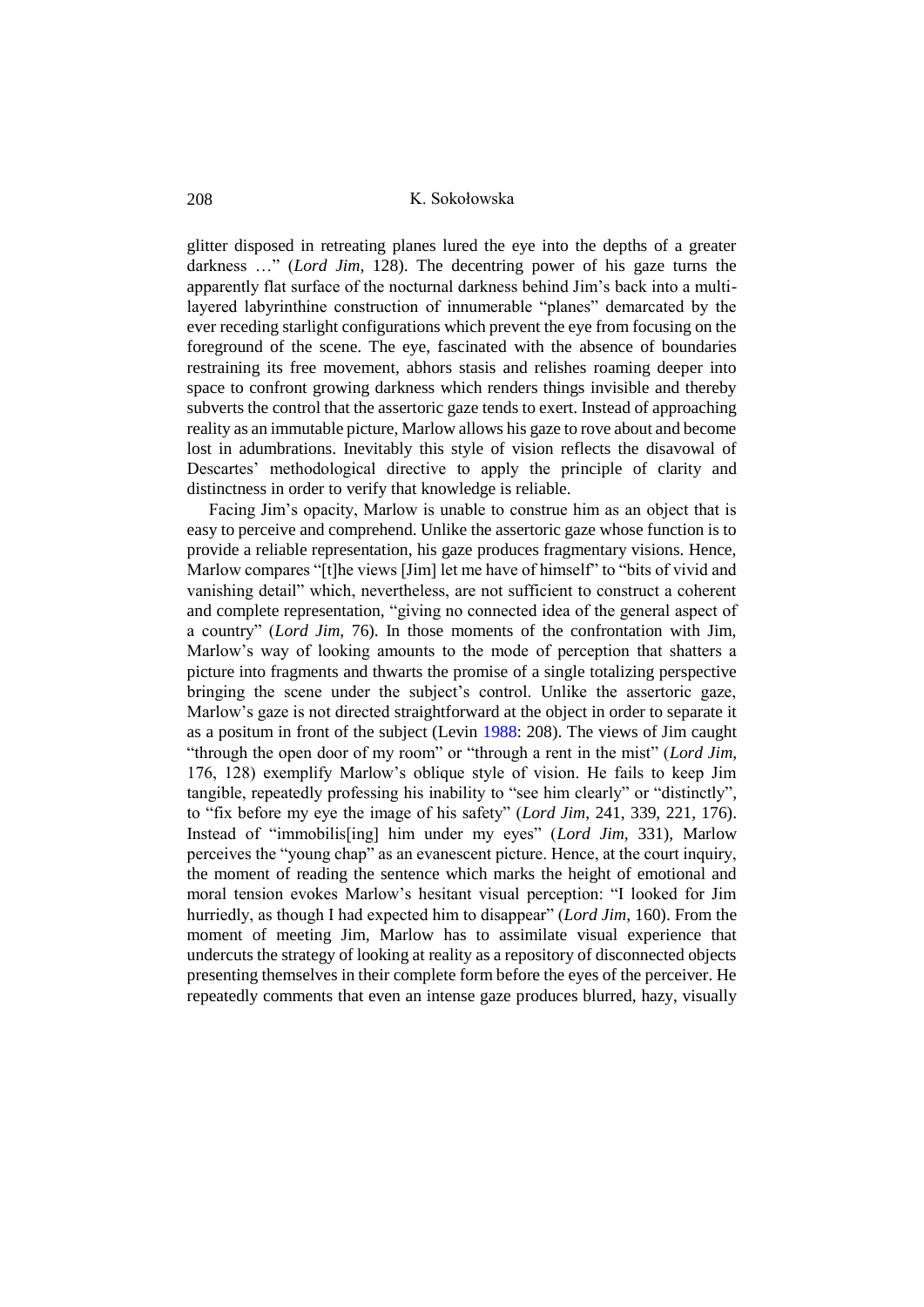baffling images<sup>10</sup> such as "the envelope of flesh and blood on which our eyes are fixed melts before the outstretched hand" or "elusive spirit that no eye can follow, no hand can grasp" (*Lord Jim*, 180). By viewing others as "incomprehensible, wavering, and misty" (*Lord Jim*, 180) creatures, Marlow questions the longstanding ocularcentric tradition that holds sight to be the source of certain knowledge, a guarantee of correct understanding. Frequently Marlow conveys his ocular impression of Jim by invoking the image of mist effacing the distinct shapes and creating the chiaroscuro effect. The "floating outlines" (*Lord Jim*, 224) enhance his nebulous quality which resists being encapsulated in a statement of truth.

Apart from the obstacles such as shadows and mists, it is the unstable relation between light and shadow that thwarts Marlow's perception of Jim, rendering him intangible and, hence, enigmatic. Even if initially Marlow views Jim with perfect clarity suggested by the metaphor "a sea of light", the dominance of brightness is qualified by its function of a foil which brings Jim's black silhouette into sharp relief. What is more, the moment of extreme radiance turns into its own negation, a tide of darkness, as if the two opposites balanced each other in a dialectic coexistence:

The sustained and dazzling flickers seemed to last for an unconscionable time. The growl of the thunder increased steadily while I looked at him, distinct and black, planted solidly upon the shores of a sea of light. At the moment of greatest brilliance the darkness leaped back with a culminating crash, and he vanished before my dazzled eyes as utterly as though he had been blown to atoms.

(*Lord Jim*, 177–178)

Light changes to self-defeating excess that blinds the eye and obstructs perception so that illumination does not produce knowledge as it was assumed by Platoinspired metaphysics. The "dazzling flickers" which form the background for Marlow's vision of Jim modulate light into the unstable sequence of flashes varying in rapidity and intensity and undermine the symbolic relation between light, immutability, and truth. The observation of the varying degrees of radiance gives rise to the image of light being separated from darkness which, however, no longer stands for the binary oppositions of truth and falsehood, knowledge and ignorance. When Marlow catches the last sight of Jim before leaving for Patusan, he recalls that the excess of light thwarted his ability to see which in the ocularcentric tradition represents knowledge: "My eyes were too dazzled by the

<sup>&</sup>lt;sup>10</sup> The imagery of shadows, clouds, and mist in *Lord Jim* is frequently interpreted within the context of epistemological scepticism which reflects the crumbling of the certainties intrinsic to the late Victorian era and nascent modernism as well as the vision of the radically isolated consciousness unable to find rational explanations in absurd and inscrutable reality (Pettersson [1982:](#page-19-17) 23, 29, 95).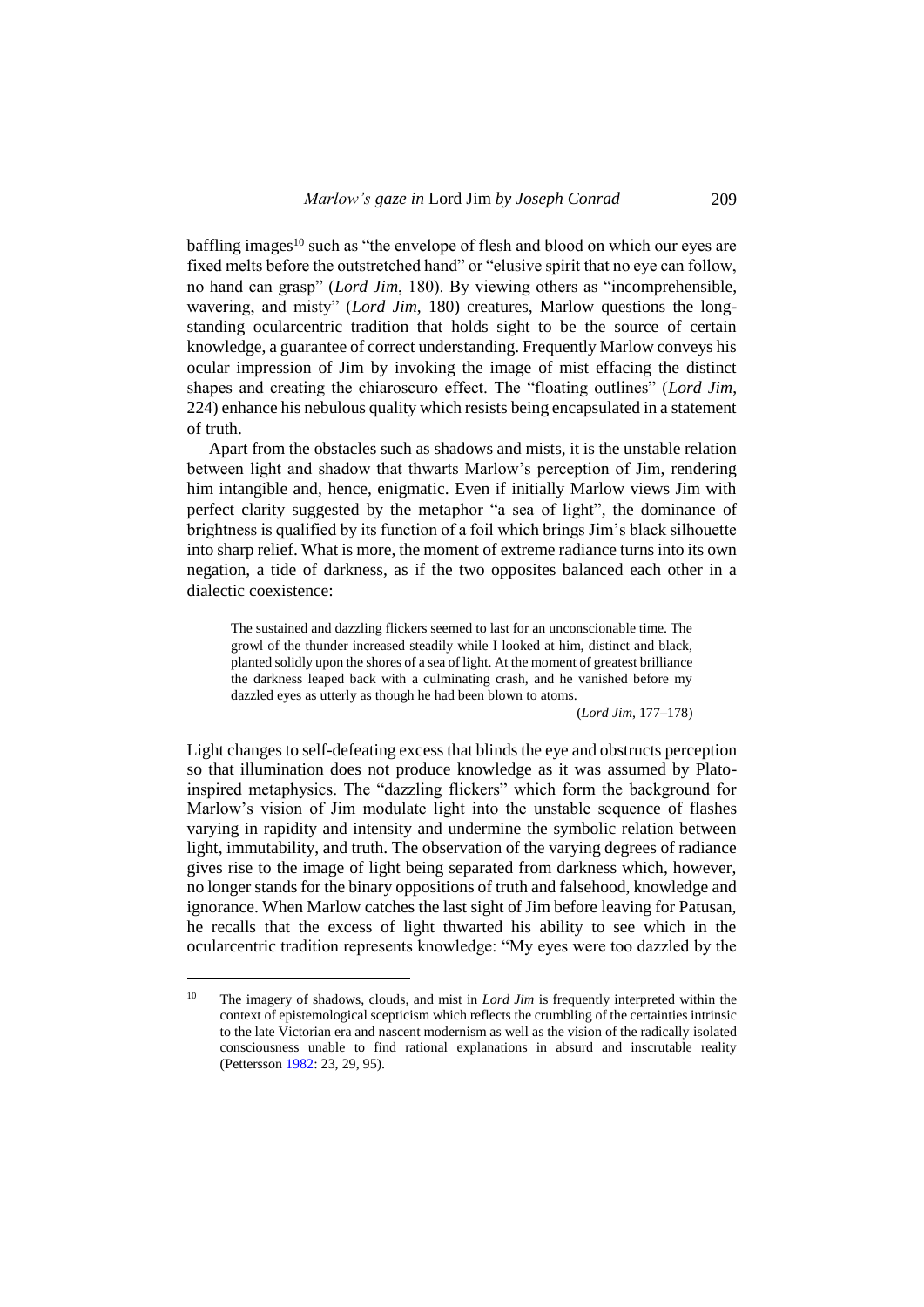glitter of the sea below his feet to see him clearly …" (*Lord Jim*, 241). Thus, Marlow applies the negative terms which turn brightness that he perceives into obfuscation and invert the metaphysical Plato-based dichotomy of light/truth and shadow/illusion. Such an inversion accounts for Marlow's failure to pass an opinion on Jim in the form of a proposition which should rely on making clearcut distinctions.

After Marlow finds the French lieutenant's rigorous approach disappointing, he turns to Stein as the most reliable source of opinion on Jim and voices a complete trust in his capacity for making a sound judgement of the ambiguous issue. In his eyes, Stein seems to command enough authority and experience to be able to offer a valuable insight into the case, to resolve doubts, and formulate an unequivocal truth that involves "the conformity of a subject's representation to the givenness of the object represented" (Levin [1988:](#page-19-14) 422). When Marlow hears Stein's opinion labelling Jim as romantic, he believes that he has finally met the man capable of untangling the interpretive complexities and making the subtleties easy to grasp. Yet, despite all of the declarations of respect for the elderly merchant, Marlow's unstable, playful discourse undermines Stein's position to pronounce an authoritative judgement of Jim. His introductory account of Stein abounds in contradictions that echo the non-assertive thrust of his statements on Jim. Stein's face which has "deep downward folds" and yet gives the impression of "a student's face" (*Lord Jim*, 202) combines youthfulness with maturity or even agedness. Once the contrast produced by these incongruous features of appearance has been achieved, Marlow dilutes the effect by pointing to Stein's agelessness which transcends the clash of incongruities so that, as he claims, "at twenty he must have looked very much like what he was now at threescore" (*Lord Jim*, 202). Other phrases that Marlow uses to weave additional antitheses into his portrayal of Stein suggest incoherence and some kind of Protean nature: "the eyebrows …, together with the resolute searching glance …, were not in accord with his … learned appearance" (*Lord Jim*, 202). This incompatibility is enhanced by the play on the literal and metaphorical meanings of words referring to the vertical position. Stein's "slight stoop" contrasts with his "upright and indulgent nature" (*Lord Jim*, 203) and yet it is not clear whether the physical infirmity brings his moral integrity into relief or undermines it. In order to be more precise about Stein Marlow modifies the metaphor of a man who "carries his life in his hand" into "he had been playing ball with it" (*Lord Jim*, 203). Under the guise of searching for metaphorical adequacy Marlow draws the picture of the man who, similarly to Jim, escapes being labelled, the man whose unconventional life stance is envisaged as a switch from the static gesture of firmly gripping a ball to the dynamic movement of throwing it at random, from the linear shift to the arabesque-like toss.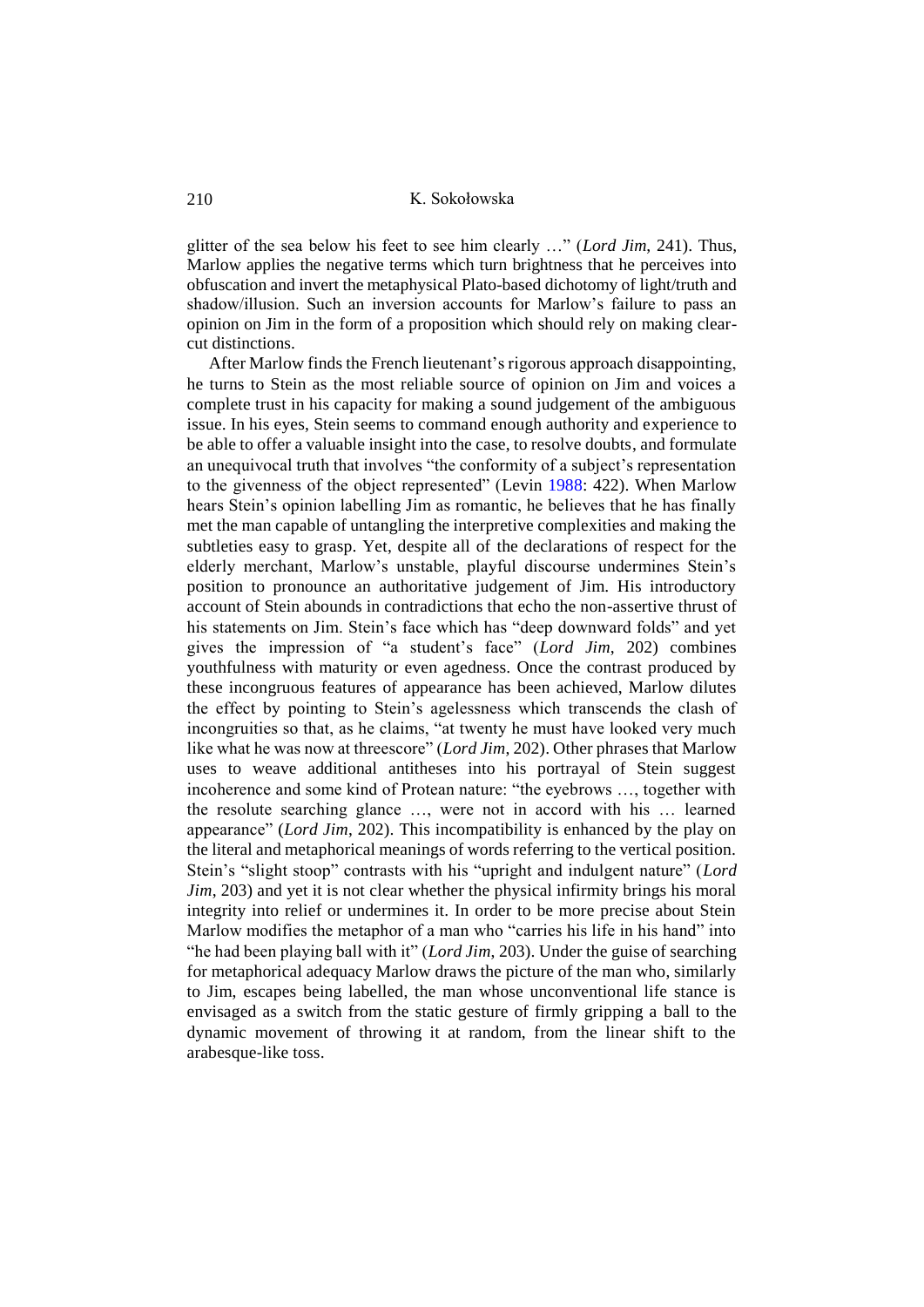In his discourse, Marlow accentuates the overwhelming impact of shadows that change the room in Stein's home into a cave: it "melted into shapeless gloom like a cavern" (*Lord Jim*, 204). The image suggests the presence of the focalizer whose gaze, decentred by the clash of light and darkness,  $^{11}$  fails to fix indistinct blurry patches into a clearly delineated representation and, instead, exults in the dissipation of forms. What is more, the oscillation between light and dark mutates into the opposition of appearance and disappearance which Conrad exploits to imbue his text with spectral visuality. Hence, the gaze that Marlow practises renders the moments of transition from illuminated to dimmed space and vice versa both as a leap into being and the extinction of being; it conjures up one of Stein's servants as "a ghost only momentarily embodied for that particular service" and then makes him disappear "in a mysterious way" (*Lord Jim*, 204). Stein himself seems to Marlow "the shadow prowling amongst the graves of butterflies" who is caught in the rhythm of receding into darkness and manifesting his presence, "pass[ing] out of the bright circle of the lamp" and then again "loom[ing] up in the ring of faint light" (*Lord Jim*, 213, 214). As soon as Stein enters light "the austere exaltation of a certitude seen in the dusk vanishe[s] from his face" as if light effaced truth which was revealed in the dark whereas the shadows seem to open the way towards truth: "His voice leaped up extraordinarily strong, as though away there in the dusk he had been inspired by some whisper of knowledge" (*Lord Jim*, 214). Thus, Marlow's gaze undermines the status of light as a visual equivalent of truth tantamount to exorcising shadow, a symptom of the lack and the embodiment of nothingness.<sup>12</sup> Instead, he comes to associate light with the loss of certainty, one of the basic criteria for considering knowledge reliable, and discovers that "[t]he light had destroyed [Stein's] assurance which had inspired him in the distant shadows" (*Lord Jim*, 214).

In Stein's cave, Marlow frames his newly acquired understanding in visual terms (Cox [1974:](#page-18-5) 27, 40) that relate truth both to illumination and to adumbration:

his imperishable reality came to me with a convincing, with an irresistible force! I saw it vividly, as though in our progress through the lofty silent rooms amongst fleeting gleams of light and the sudden revelations of human figures stealing with

<sup>&</sup>lt;sup>11</sup> The depiction of the scene at Stein's home as the play of light and dark is reminiscent of Plato's cave (Kirby [2001:](#page-19-18) 221–222) and places Stein and Marlow in the position of the captives who observe shadows cast on the wall and conceive a desire to find their source.

<sup>&</sup>lt;sup>12</sup> The imagery of light and darkness renders Stein's pronouncements on Jim unreliable and, on the whole, functions as a rhetorical equivalent of epistemological uncertainty (Ressler [1988:](#page-19-19) 38). Dauncey inscribes the imagery of light and darkness within the opposition between the discourse of rationality represented by Wittgenstein's anti-metaphysical philosophy and the ambiguous discourse of metaphysics (Daunce[y 2011:](#page-18-6) 32).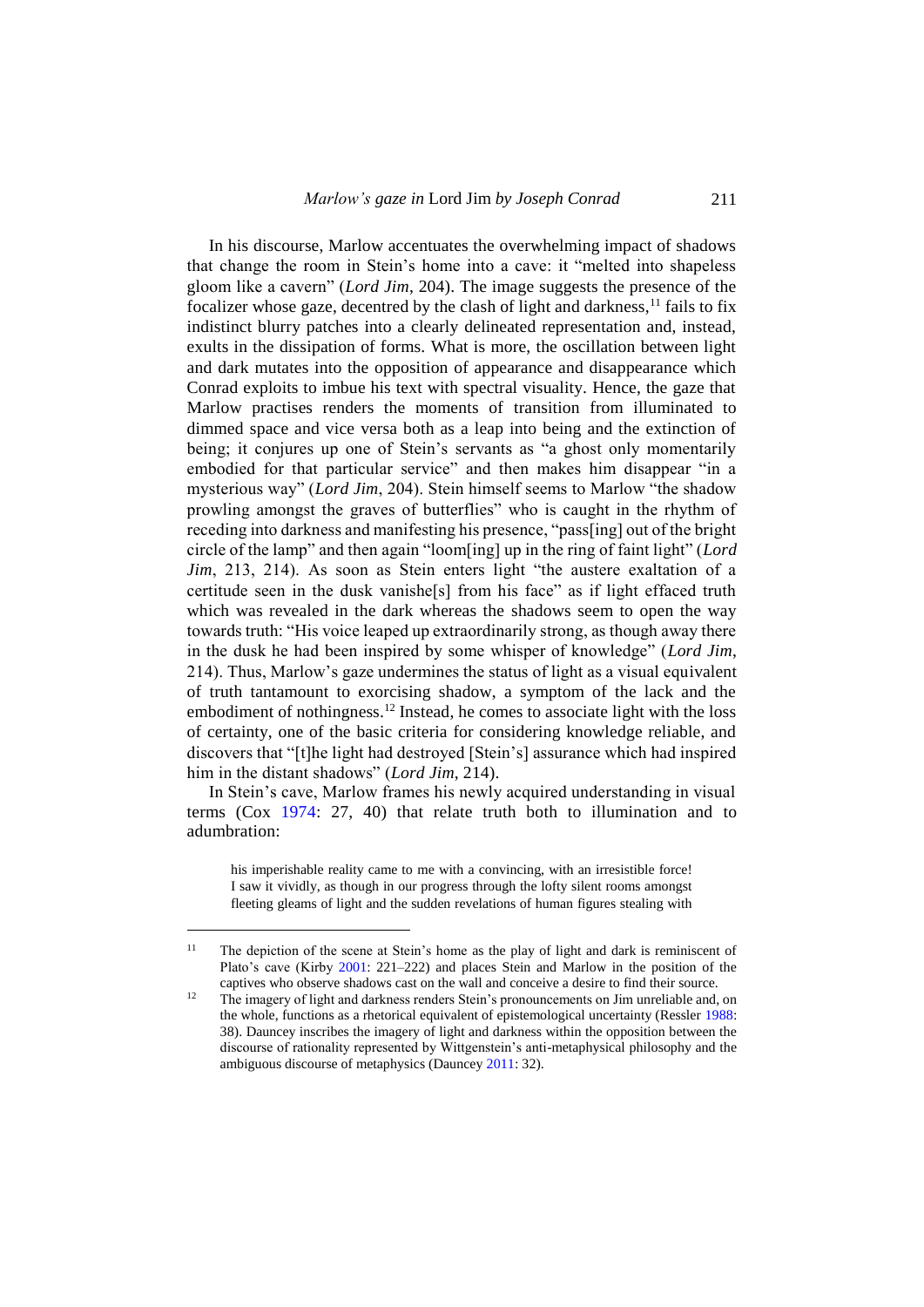flickering flames within unfathomable and pellucid depths, we had approached nearer to absolute Truth, which, like Beauty itself, floats elusive, obscure, half submerged, in the silent still waters of mystery.

### (*Lord Jim*, 216)

Marlow enters the space where his gaze, unable to exercise control over the object and create its reliable representation, meanders and dissipates among the manifestations of light which lose their illuminating intensity, dissolve into unstable, evanescent patterns of "fleeting gleams" or "flickering flames", and thereby offer a discontinuous configuration of "sudden revelations". The oxymoronic phrase "pellucid depths" combining abysmal darkness and transparency baffles perception and dismantles representation as a vehicle for the univocal mode of understanding. In his account, Marlow pursues an implicit analogy between the intensity of seeing "vividly" and penetrating beneath the surface to the very essence, i.e., to Jim's "imperishable reality" and to "absolute Truth" whose ideal nature is emphasized by the capital letter. Still, the "half submerged" truth that the narrator envisages keeps his gaze suspended somewhere between the empirical and the imaginary, between the essential and the phenomenal. In this way, Marlow develops the inconclusive gaze which registers the moment of "approach[ing] nearer to absolute Truth" and manifests its aletheic nature by representing truth not as a correspondence, correctness, or agreement but as an infinite progression reducing the distance, yet never finding its point of destiny.

This aletheic gaze, which does not focus on some definite point in space but rather seeks to transcend the limit of the horizon, makes for the indeterminacy of the image that Marlow employs to convey Stein's conceptualization of truth. The image represents the shadowy, "uncertain" landscape and reveals the vistas which lack any determining boundaries: "The whisper of his conviction seemed to open before me a vast and uncertain expanse, as of a crepuscular horizon on a plain at dawn – or was it, perchance, at the coming of the night? One had not the courage to decide; but it was a charming and deceptive light, throwing the impalpable poesy of its dimness over pitfalls – over graves" (*Lord Jim*, 215). Both the visual indeterminacy of "uncertain expanse" and tentative, indefinable luminosity that renders dawn indistinguishable from twilight add up to evoke the vision of the world which cannot be construed as an aggregate of immutable entities complete in themselves and presenting themselves in front of the subject to be inspected. Stein's "whisper of conviction" confronts Marlow with space which allows the eye to roam freely by liberating his gaze from the constraint of fixing objects and creating their representations. Unlike the sunlight which guarantees total visibility and, hence, connotes the metaphysical promise of reliable objective knowledge, the dim crepuscular glimmer accompanying Stein's articulation of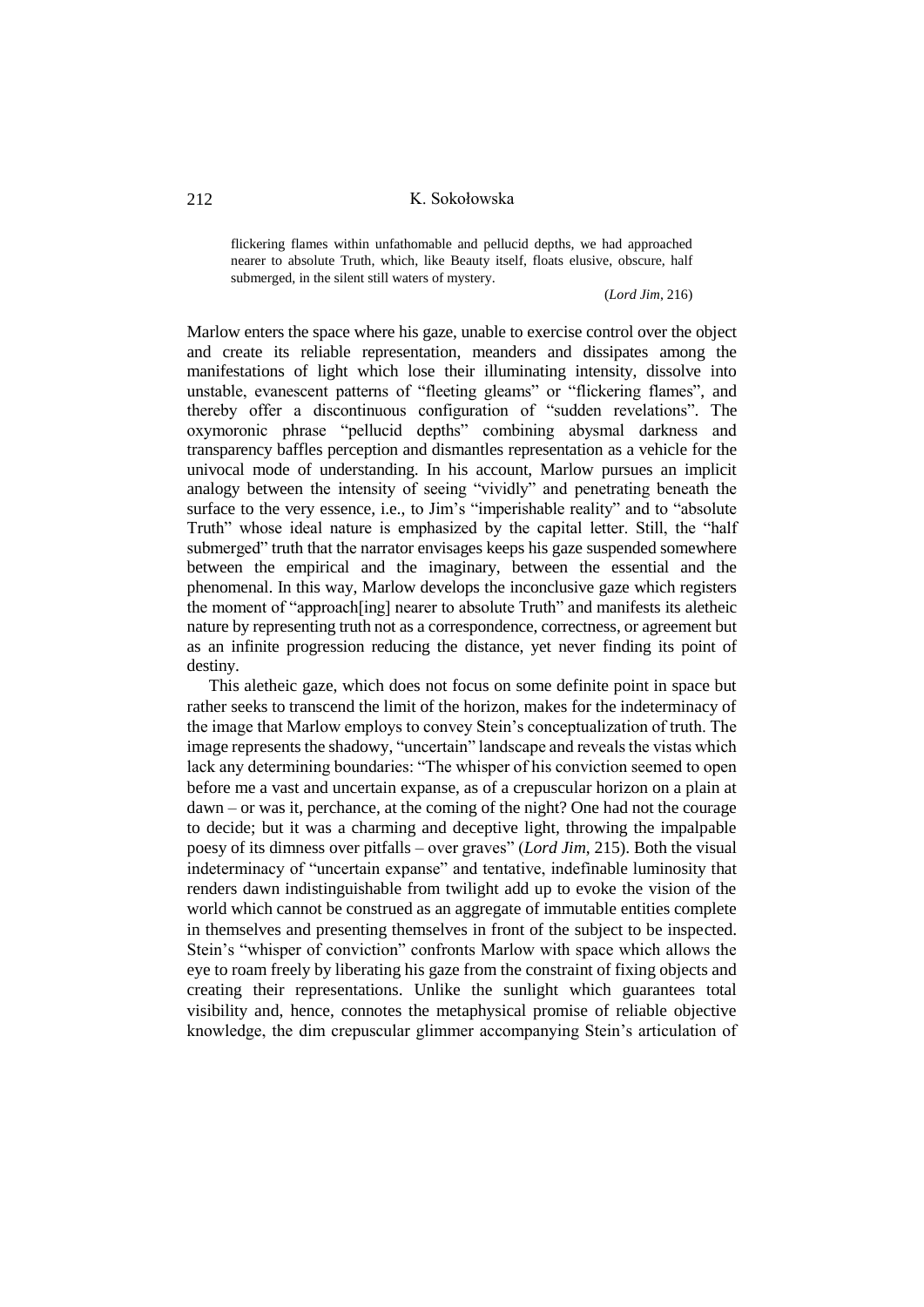truth,<sup>13</sup> manifests itself in the playful negotiation between the incongruous domains of the visual and the discursive, of darkness and poesy. By drawing attention to the effect of bewildering spatial dimensions and to misleading light which is associated both with dawn and with "the coming of the night," Marlow implies that the landscape cannot be conveyed in terms of graspable forms and interpreted as stable representation.

The aletheic gaze that Marlow practises while consulting Stein is sensitive to the interplay of light and shadows and corresponds to the dominant discourse of the scene which is marked by the antithetical mode of articulation. Marlow recalls that Stein framed his digression on human nature in an antithetical style invoking the image of a butterfly and highlighting its contradictory properties of fragility and strength: "And so fragile! And so strong! And so exact!" (*Lord Jim*, 208).<sup>14</sup> This rhetoric of antithesis underlies Stein's inconclusive exegesis of Jim that waives any claims to the assertion: "He is romantic – romantic'  $\dots$ 'And that is very bad – very bad… Very good, too'" (*Lord Jim*, 216). Marlow responds to the old sage's comments in an equally antithetical style, claiming that Stein's desire to clarify the dilemma simultaneously obscures it to the point of making it unresolvable: "The case which he had made to look so simple before became if possible still simpler – and altogether hopeless" (*Lord Jim*, 212). In the following comment Stein depicts man as a paradoxical creature whose self-definitions are mutually exclusive and who thrives on conflicting motivations: "'… but man he will never on his heap of mud keep still. He want to be so, and again he want to be so …. He wants to be a saint, and he wants to be a devil …'" (*Lord Jim*, 213). The antithetical style of formulating thoughts as well as the recurring ellipses signal Stein's reluctance to come up with an ultimate formula summing up Jim's identity. It also undermines the expectation that knowledge about Jim and, by extension, about man in general can be articulated by delineating a correspondence between the subjective ideal and objective reality. Both Marlow's and Stein's discourses rely on suppressing the assertive mode of framing propositions that are supposed to provide a correct

<sup>&</sup>lt;sup>13</sup> On the whole critics view Stein as another commentator whose statement of truth is tentative and qualified by his subjective vision, e.g., Sanchez links Stein's unreliability with his desire to understand the inexplicable which, however, requires the use of the ambiguous discourse (Sanchez [2011:](#page-19-20) 73). However, Newell argues in favour of Stein's reliability which is evidenced by his lucid evaluation of Jim's plight and a profound insight into the complexities of the case that cannot be unravelled due to human limitations. He refutes the claims that Stein's speech is mystifying and its thrust – relativistic. To the contrary, both Stein's language which relies on romantic images and his romantic vision which is ambivalent, yet not paradoxical, testify to his reliability (Newel[l 2011:](#page-19-21) 91–92).

<sup>&</sup>lt;sup>14</sup> The image of a butterfly finds its antithetical equivalent in the image of beetles and both of them represent the juxtaposition of Stein, a romantic man of action, and Jim, who failed the test of fortitude in the emergency (Tanne[r 1963:](#page-19-22) 41–42).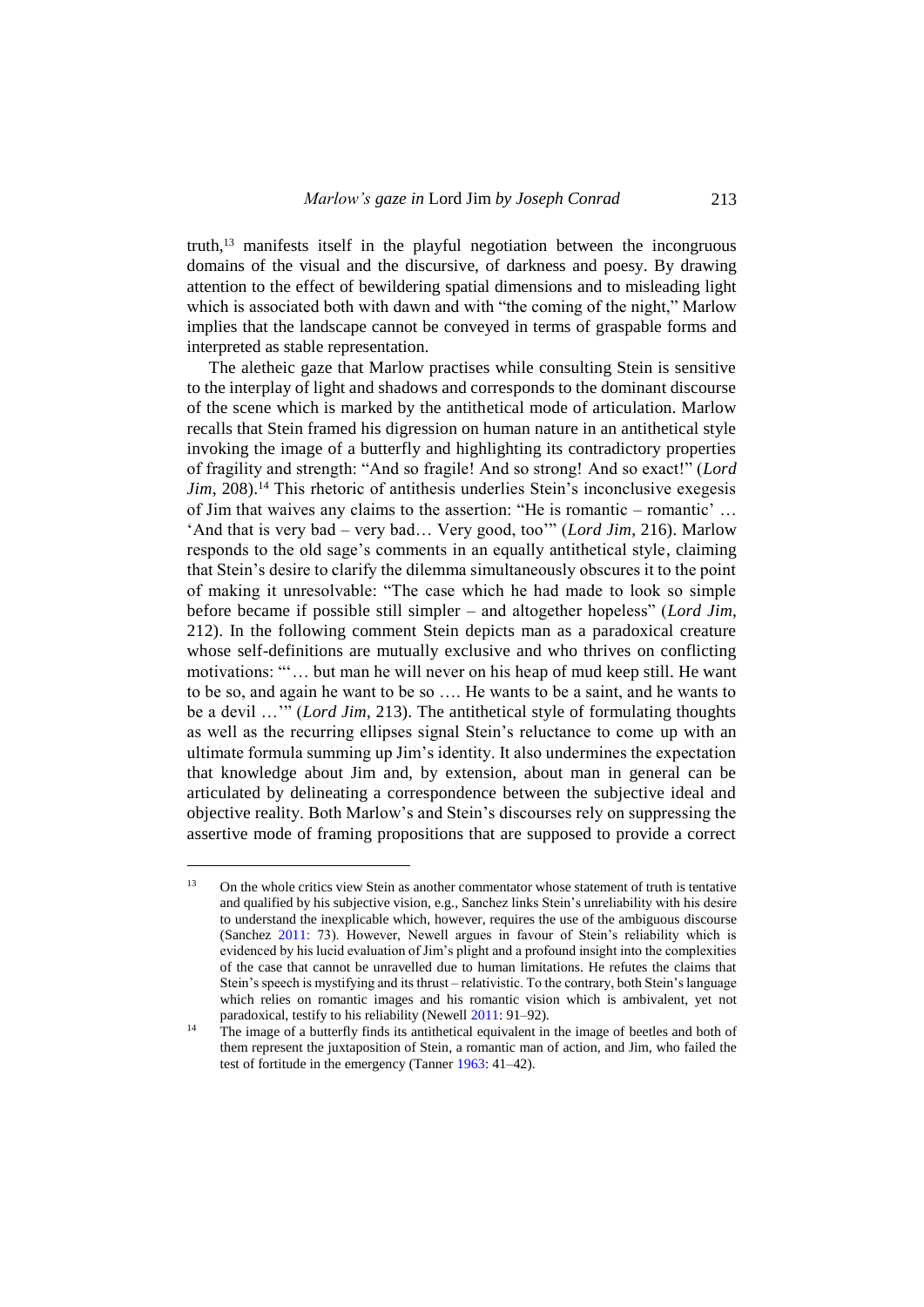understanding of Jim<sup>15</sup> and to highlight those properties that make him the epitome of an ideal seaman.

Marlow's gaze participates in the hermeneutic discourse which, following Levin's interpretation, marks a departure from the concept of truth as correspondence. The discourse he uses to convey his understanding of Jim is saturated with oxymoronic expressions denying the clear-cut true/false dichotomy, e.g., "I was made to look at the convention that lurks in all truth and on the essential sincerity of falsehood" (*Lord Jim*, 93). In his efforts to understand Jim, Marlow accepts simultaneously contradictory perspectives which are related, on the one hand, with sunlight, a figure for finding the truth through rigorously delineated distinctions between concepts, and, on the other hand, with moonlight whose faint luminosity suppresses differences by concealing rather than revealing: "He appealed to all sides at once – to the side turned perpetually to the light of day, and to that side of us which, like the other hemisphere of the moon, exists stealthily in perpetual darkness, with only a fearful ashy light falling at times on the edge" (*Lord Jim*, 93). By conflating a negative emotion with the dead colour of burnt embers, the adjectives "fearful ashy" qualify the revelatory power of light as well as subvert both its claim to offer a comprehensive vision and its association with truth. In Patusan Marlow continues to relate Jim to the image of moonlight which "gives a sinister reality to shadows alone" (*Lord Jim*, 246) and dissolves the substance of things that become too obscure to be represented in an assertive statement.<sup>16</sup> Marlow observes how his aspiration to assert the truth about Jim turns into a lack of assertion. Instead of a definitive conclusion, he comes up with a number of contradictory interpretations about his "quiet bearing that might have been the outcome of manly self-control, of impudence, of callousness, of a colossal unconsciousness, of a gigantic deception. Who can tell!" (*Lord Jim*, 78). By the same token Jim's utterances interspersed with ellipses undermine Marlow's initial insistence on assertion as well as subvert

<sup>&</sup>lt;sup>15</sup> Marlow cannot arrive at an ultimate formula of Jim and, thus, blanks, lacunas, gaps that his narrative is interspersed with and that reflect his hesitations to articulate a straightforward understanding call for the readers' active collaboration in making the text (Hawthorn [1979:](#page-19-23)  52–53). Roussel explores Marlow's discursive strategy of tapping on the ambivalence intrinsic to language and using it in his portrayal of Jim which depends on juxtaposing contradictory judgements and creating paradoxical patterns (Roussel [1971:](#page-19-24) 102–105). For Marlow's strategy of implicating the reader in the production of meaning also see Acheraïou  $(2009:141)$  $(2009:141)$ .

 $16$  The second part of the novel set in Patusan is usually viewed as romance which is incongruous with the first part, its modernist-oriented strategies of representation, scepticism, and epistemological bewilderment. This combination of romance and modernism accounts for *Lord Jim*'s generic heterogeneity (Seeley [1992:](#page-19-25) 497). Greaney frames the two-part structure of the novel in terms of the deconstructive/sentimental dichotomy arguing that Conrad abandons the sceptical and reflexive modes of narration in his account of the Patusan adventure (Greane[y 2004:](#page-19-4) 91).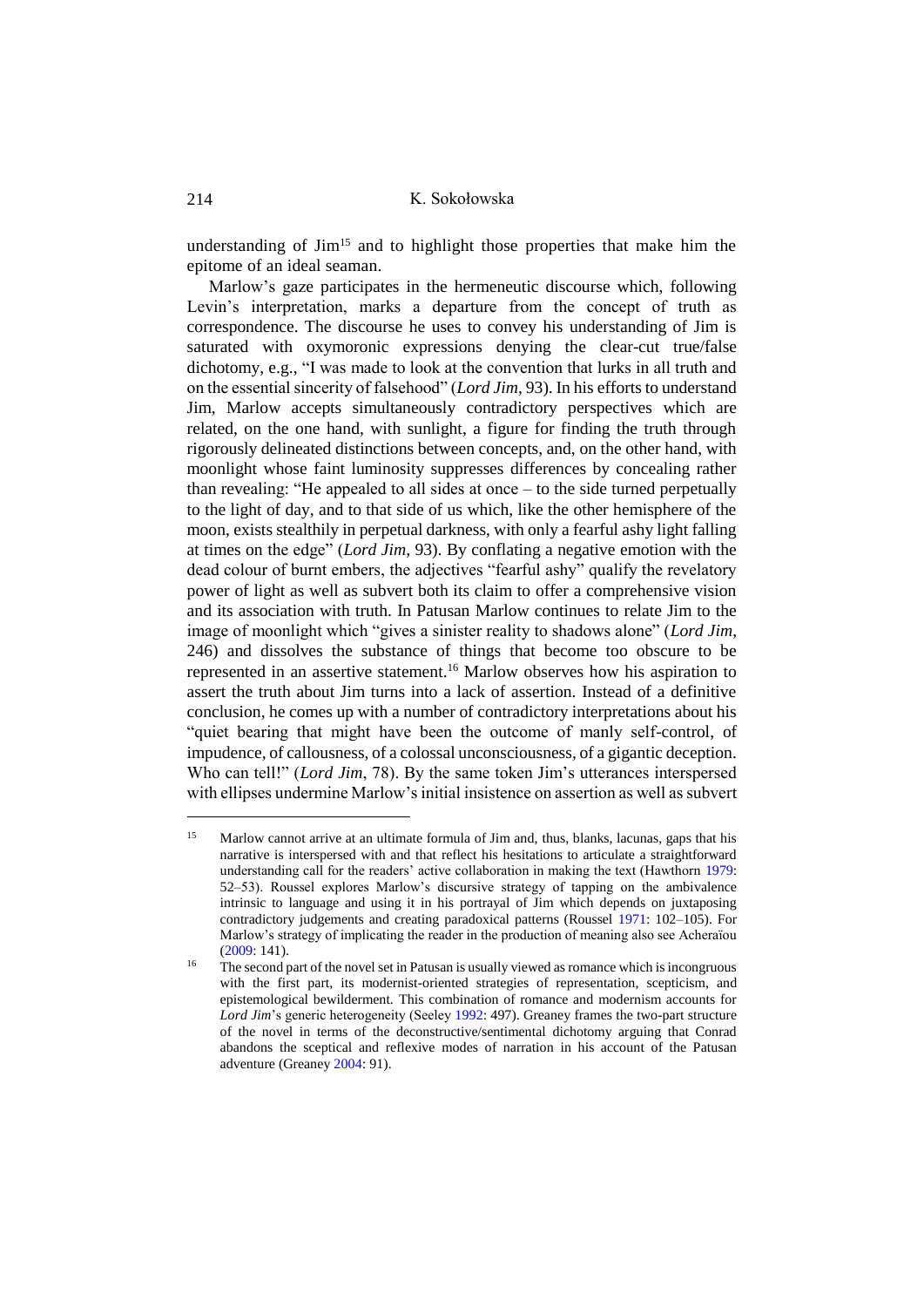his assumption that the truth can be reduced to the appropriate use of words. At the outset, Marlow expects Jim to provide an accurate account of what happened on the *Patna* by admitting his complicity in the shameful desertion and his violation of the seaman's code. He tries to prevent Jim from indulging imaginative flights and demands a strict correspondence between the facts and his explanation of the incident. The recurring ellipses reveal Jim's uncertainty about how to express what he experienced on the fatal night of the catastrophe as well as they frustrate Marlow's longing after univocity: "'I had jumped …' He checked himself, averted his gaze…. 'It seems,' he added" (*Lord Jim*, 111). Thereby, the challenge of Jim's ambiguity triggers the shift to conceptualizing the search for the truth as the hermeneutic project of interpretation rather than the procedure of establishing correctness.

Commenting on his tale Marlow renounces the possibility of providing the closure and deciphering the adequate meaning: "some fable of strife to be forgotten before the end is told – before the end is told – even if there happens to be any end to it" (*Lord Jim*, 35); "And besides, the last word is not said, – probably shall never be said" (*Lord Jim*, 225). By comparing life to a text that resists being completed he undercuts the hegemony of any single perspective. "[T]hat full utterance" which is the chief aspiration of every story-teller resolves into "stammerings" (*Lord Jim*, 225), producing a fragmentary, tentative, and incomplete supplement rather than an unequivocal statement. The assertoric gaze operates by tracing the adequacy between the way the object presents itself and the way the subject states its beliefs or judgements, which requires the assertive mode of articulation typical of the correspondence theory of truth. However, Marlow employs an antithetical style which, by juxtaposing equally valid yet contradictory terms, dismantles this adequacy and thereby represents the hermeneutical, poetizing discourse typical of the concept of truth as *aletheia* (Levin [1988:](#page-19-14) 435–438). Unable to articulate his insights about Jim in assertive terms, Marlow recognizes the insufficiency of the restrictive discourse that traps him in the dichotomy of either outright condemnation or unconditional justification. At the same time, his complex, multi-layered narrative shifts the emphasis from a psychological portrayal and an ethical evaluation aiming at a precise diagnosis of Jim's failure to the hermeneutical analysis of what it means to understand and what kind of truth can be achieved.

In another attempt to define his role of a storyteller who wants to understand, Marlow compares his task to "speak[ing] for my brother from the realm of forgetful shades" (*Lord Jim*, 316). This formula links his hermeneutic search with the contemplation of all that is denied by an objective existence and lingers on the margin where it is kept out of light and barred from circumspection. The imagery of "forgetful shades" evokes a spectral disembodiment by referring to the erosion of memory which is unable to hold mental objects in their permanent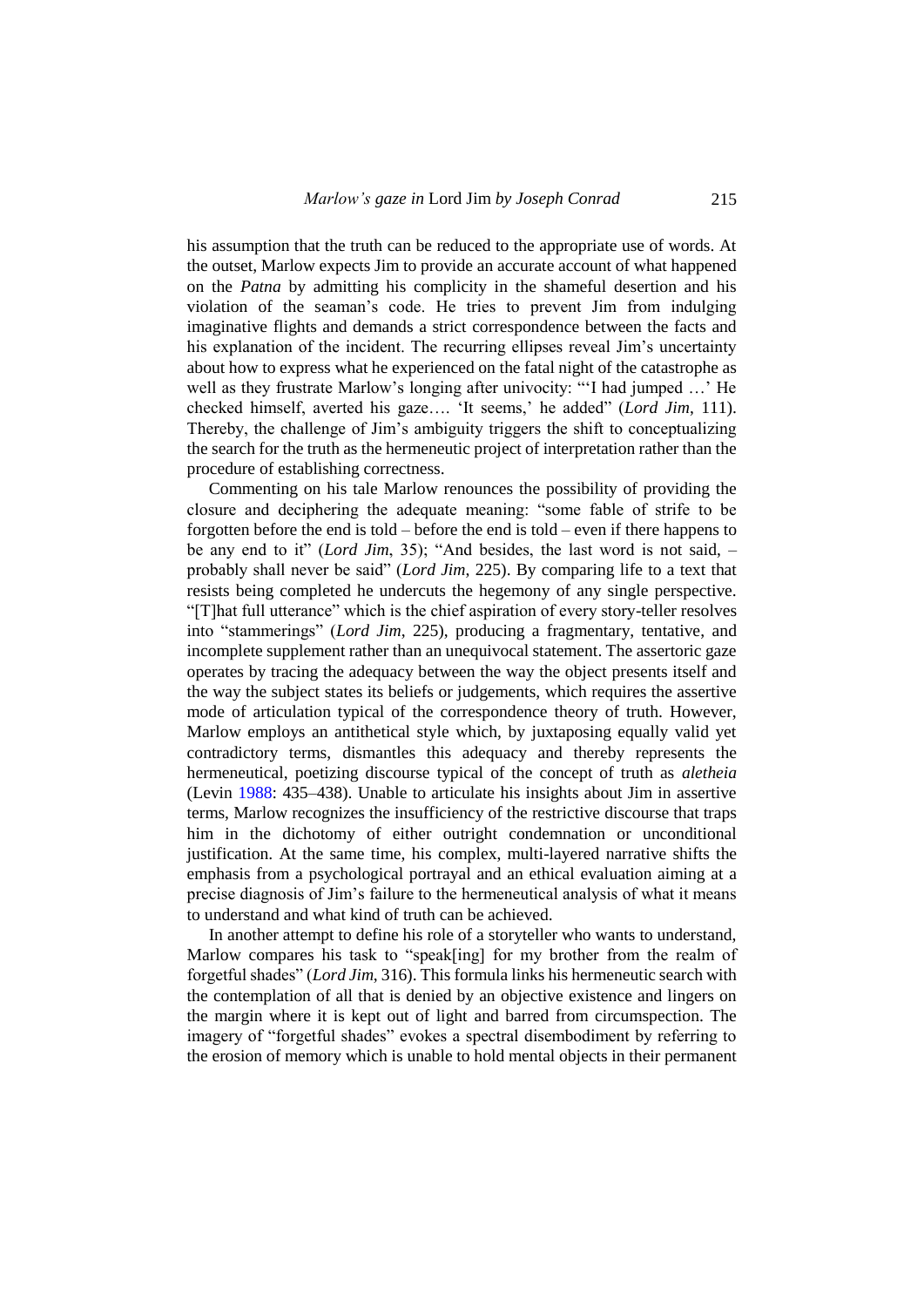form and perpetuate their presence. Hence, the comparison, which elucidates Marlow's aspiration to know and tell, offers a hint that truth can be probed through the experience of the marginal, the indeterminable, and the absent. In this way, Marlow conflates the perspectives of a truth seeker and a forgetful shade negotiating between light and darkness or truth and illusion, whose tentative mode of being denies the stable nature of things and undercuts the assertion of adequacy between what is given as objective reality and what the subject perceives. Marlow declares that he succeeded in combining multiple pieces of information and conveying "an intelligible picture" (*Lord Jim*, 343) of Jim in his narrative. Nevertheless, the final scene suggests that he wants this picture to remain unfinished and open for further interpretation, always inviting others to complete the lacunas and to unravel the enigma. In the final lines of the narrative, Marlow repeats his interpretation of Jim as both a figure of unquestionable reality and yet "a disembodied spirit" (*Lord Jim*, 416), formulating his exegesis in a hermeneutical style which draws upon the paradoxes, ambivalence, and play of meanings (Levi[n 1988:](#page-19-14) 437). The formula that Marlow coins for his yarn subverts the metaphysical concept of truth as correctness and the revelation of essence. Marlow explains what motivated him to tell Jim's story: "perhaps it is that feeling which had incited me to tell you the story, to try to hand over to you, as it were its very existence, its reality – the truth disclosed in a moment of illusion" (*Lord Jim*, 323). Eager to communicate a full understanding of Jim, he frames his discoveries in terms that conflate truth with "a moment of illusion" and uphold the dialectic of presence and concealment. Moreover, by conflating truth with a temporal evanescence of the moment, Marlow undermines its metaphysical definition as an idea transcending time and space. The connotations that the word "moment" evokes foreground the concept of time chopped into chunks whose brief duration highlights the elusive nature of truth and prevents its petrification into a fixed formula.

The confrontation with Jim's case forces Marlow to interrogate his own strategy of searching for the truth which involves securing a precise correspondence between the object's givenness and the subject's judgement. The gaze that Marlow practises while contemplating Jim and that follows the everchanging relation between light and shadow negates the subject/object duality which is the basis for construing the world as representation. Consequently, Marlow's gaze questions the frontal ontology which is founded on Platonic and Cartesian rationalism and which underlies the visual practice of placing the object before the subject so that its confrontational position guarantees its visibility and distinctness (Levin [1988:](#page-19-14) 207–208). The style of vision which Marlow develops when he seeks to cope with Jim's nebulosity, reflects his conceptualization of truth that he associates with the inconclusive process rather than a statement that fixes shifting appearances into representation. The growing visual bafflement that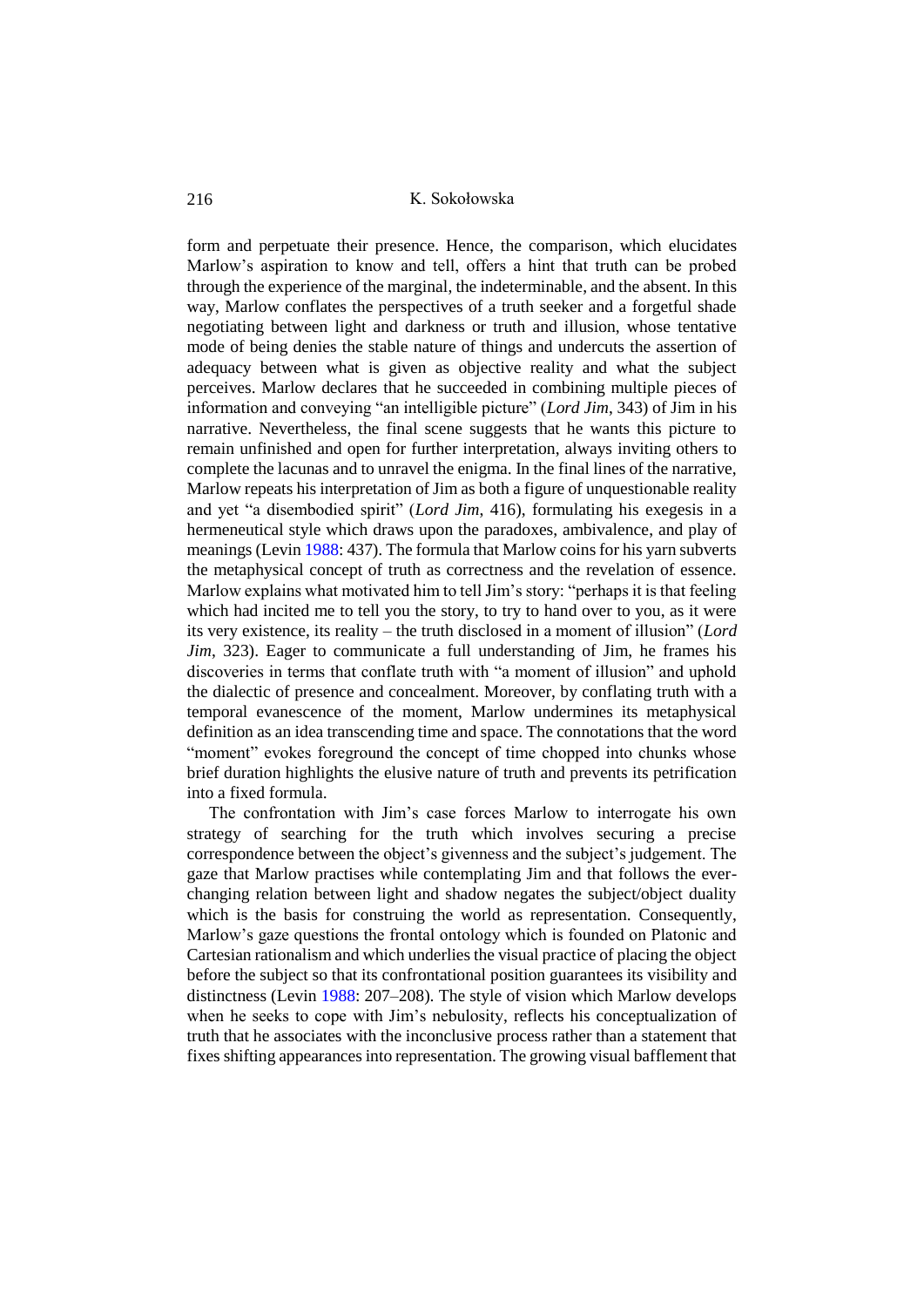marks Marlow's interaction with Jim accompanies his transition from the assertoric to the aletheic gaze. Thus, Marlow's aletheic gaze, which dissipates in the interplay of light and shadows, correlates with what Levin calls poetizing discourse with its emphasis on gaps and multiple perspectives that prevent Marlow from seeing Jim in essentialist terms. Eventually, in the confrontation with Jim's opacity Marlow loses trust in the metaphysical conceptualization of truth as a stable reference to the object. The aletheic style of vision and its equivalent, the hermeneutic discourse, which destabilizes the oppositions of depth and surface, of essence and appearance, mark Conrad's texts<sup>17</sup> as a site of resistance to any totalizing interpretation which seeks for the centre and place him within the modernist paradigm that is suspicious of any kind of absolutism.

### REFERENCES

### PRIMARY SOURCES

Conrad, Joseph. 1923a. *Lord Jim*. (The Uniform Edition.) London: Dent. Conrad, Joseph. 1923b. *The Nigger of the "Narcissus"*. (The Uniform Edition.) London: Dent. Conrad, Joseph. 1983. *The collected letters*. Vol. 1. Edited by Frederick R. Karl & Laurence Davies. Cambridge: Cambridge University Press.

#### SECONDARY SOURCES

- <span id="page-18-4"></span>Acheraïou, Amar. 2009. *Joseph Conrad and the reader. Questioning modern theories of narrative and readership*. New York, NY: Palgrave Macmillan.
- <span id="page-18-0"></span>Armstrong, Paul B. 1987. *The challenge of bewilderment. Understanding and representation in James, Conrad, and Ford*. Ithaca, NY: Cornell University Press.
- <span id="page-18-3"></span>Berthoud, Jacques. 1978. *Joseph Conrad. The major phase.* Cambridge: Cambridge University Press.

 $\overline{a}$ 

<span id="page-18-2"></span>Daleski, Herman M. 1977. *Joseph Conrad*. *The way of dispossession*. London: Faber & Faber.

<span id="page-18-6"></span>Dauncey, Sarah. 2011. "Something else besides": Uttering the unutterable in *Lord Jim*. *Conradiana* 43.1. 23–38. DOI[: 10.1353/cnd.2011.0018](https://doi.org/10.1353/cnd.2011.0018)

<span id="page-18-1"></span>Faris, Wendy B. 1989. The "dehumanization" of the arts: J.M.W. Turner, Joseph Conrad, and the advent of modernism. *Comparative Literature* 41.4. 305–326. DOI[: 10.2307/1770721](https://doi.org/10.2307/1770721)

<span id="page-18-5"></span>Cox, C. B. 1974. *Joseph Conrad: The modern imagination*. London: Dent & Sons.

<sup>17</sup> Possibly with the exception of the texts belonging to the late phase, such as *Chance* or *The Arrow of Gold*.